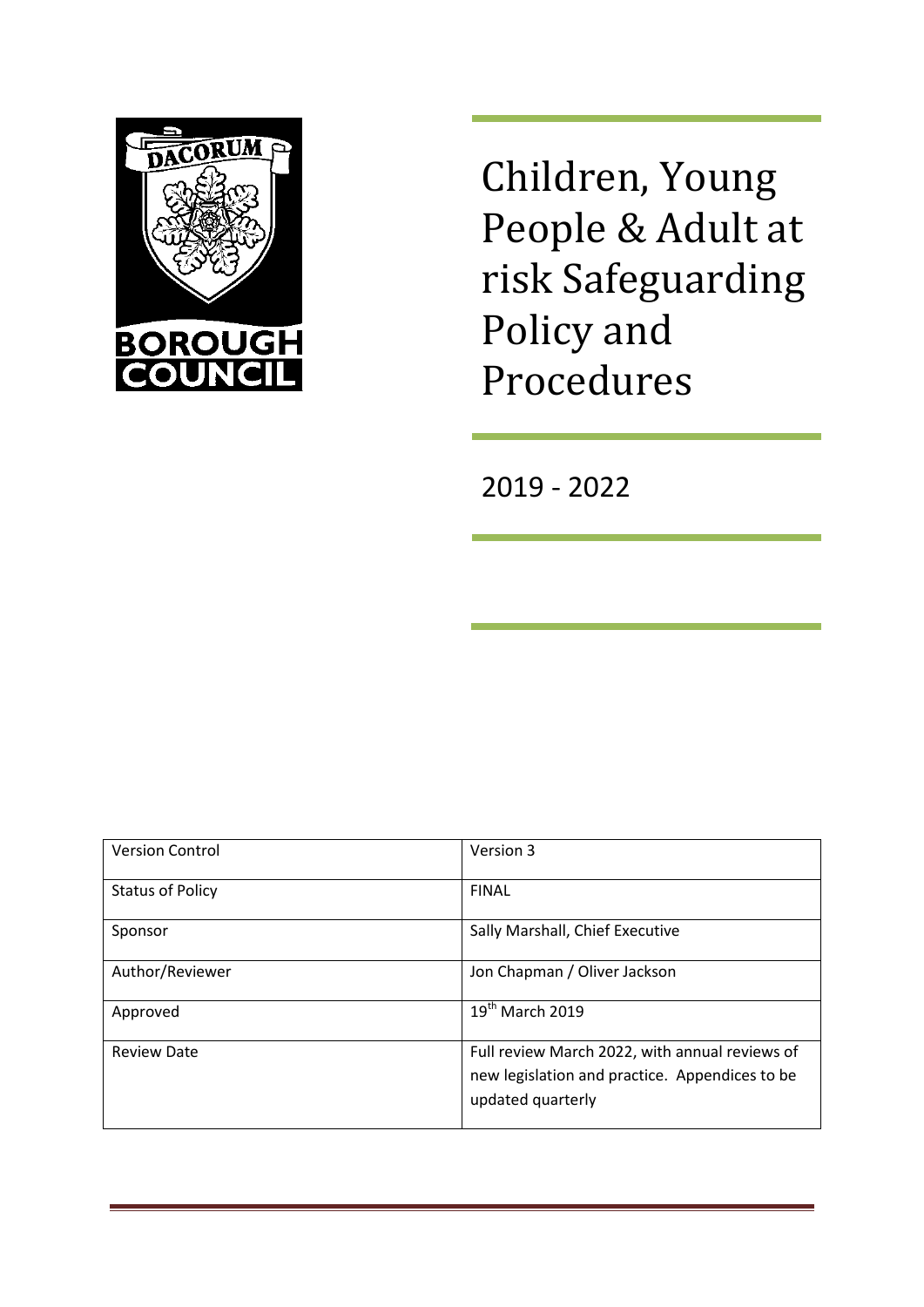### **CONTENTS**

| <b>POLICY - Part 1</b>                             | Page no.       |
|----------------------------------------------------|----------------|
| 1. Introduction                                    | 3              |
| 2. Policy Statement                                | 3              |
| 3. Equality and diversity                          | $\mathbf{3}$   |
| <b>Definitions</b><br>4.                           | 4              |
| 5. Aims                                            | 5              |
| 6. Scope of Policy                                 | $6\phantom{1}$ |
| 7. Obligations and responsibilities                | 7 & 8          |
| 8. Housing                                         | 10             |
| 9. Disclosure and Barring Service (DBS) Checks     | 10             |
| 10. Recognising potential incidents of abuse       | 11             |
| <b>11. Domestic Abuse</b>                          | 11             |
| <b>12. Child Sexual Exploitation</b>               | 11             |
| 13. Female Genital Mutilation (FGM)                | 12             |
| <b>14. Forced Marriage</b>                         | 12             |
| <b>15. Honour Based Abuse</b>                      | 13             |
| <b>16. Preventing Radicalisation and Extremism</b> | 13             |
| 17. Capacity and self determination                | 13             |
| 18. Modern Slavery and Human Trafficking           | 14             |
| 19. Responsibility, monitoring and review          | 15             |
| <b>PROCEDURE - Part 2</b>                          |                |
| <b>Prevention of abuse</b><br>1.                   | 17             |
| <b>Safe Working Practice</b><br>1.1                | 17             |
| <b>Safe Working Procedures</b><br>1.2              | 18             |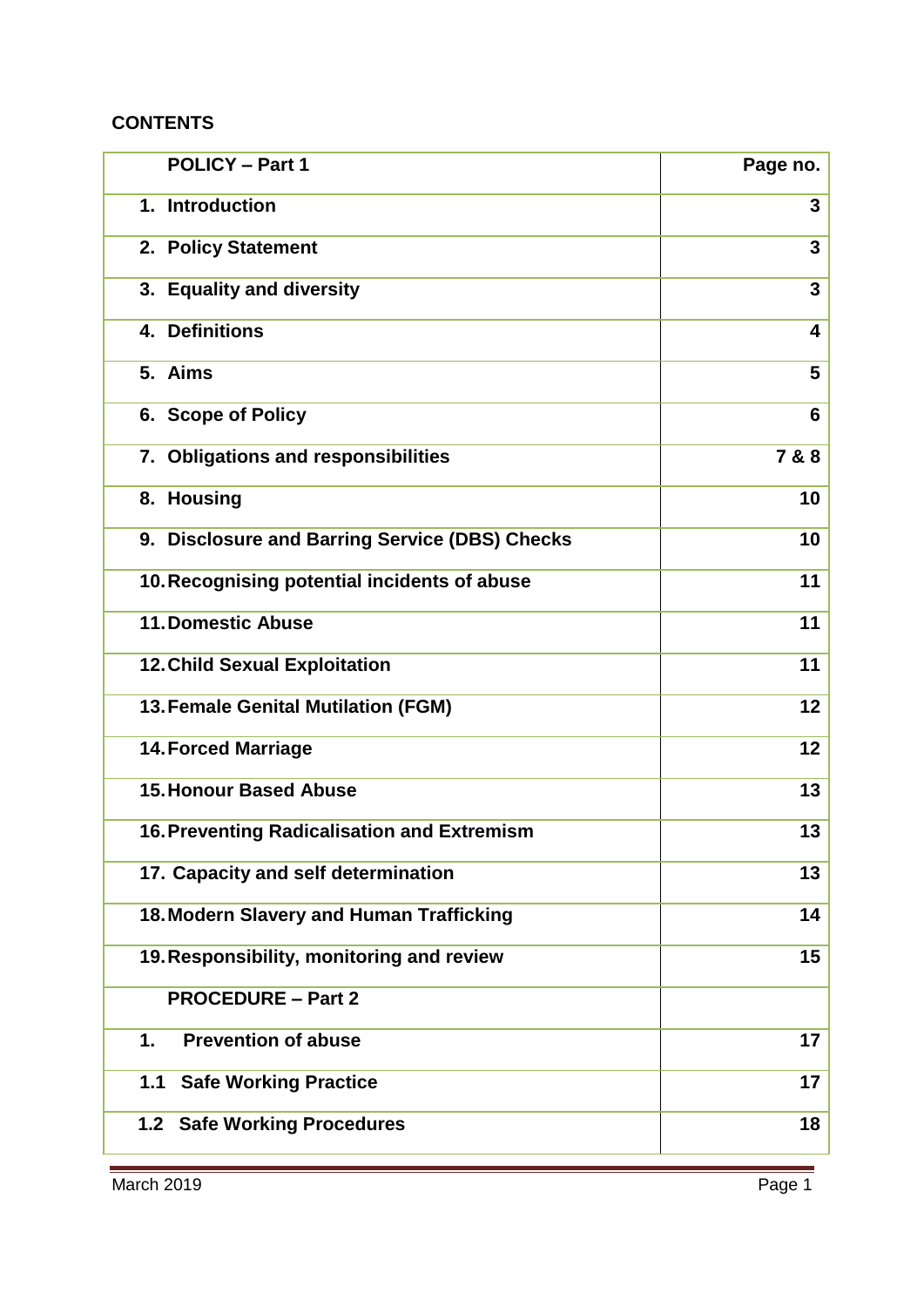| 1.3            | <b>Operational Procedures and Standards</b>           | 19      |
|----------------|-------------------------------------------------------|---------|
|                | 1.4 First Aid and accidents                           | 19      |
| 1.5            | Photography                                           | 20      |
| 1.6            | Off duty contact                                      | 20      |
| 1.7            | <b>Breach of Safe Working Practice and Procedures</b> | 20      |
| 2 <sup>1</sup> | <b>Recognise Respond and Refer</b>                    | 20      |
| 2.1            | <b>Recognise How?</b>                                 | 20      |
|                | 2.2 Child Sexual Exploitation                         | 21      |
| 2.3            | <b>Forced Marriage and Honour Based Abuse</b>         | 22      |
|                | 2.4 Female Genital Mutilation                         | 23      |
| 2.5            | <b>Preventing Radicalisation and Extremism</b>        | 23      |
| 2.6            | Financial abuse - Adults at Risk                      | 24      |
| 2.7            | <b>Modern Slavery and Human Trafficking</b>           | 24      |
| 2.8            | Dealing with threats of suicide                       | 25      |
| $\mathbf{3}$   | <b>Respond and Refer - How?</b>                       | 26      |
| 4/5            | <b>Allegations</b>                                    | 27 & 28 |
| 6              | <b>ICT including Internet and email</b>               | 28      |
| $\overline{7}$ | <b>Complaints</b>                                     | 28      |
| 8              | <b>Malicious accusations</b>                          | 29      |
| 9              | <b>Confidentiality</b>                                | 29      |
| 10             | <b>Sharing Information</b>                            | 29/30   |
| 11             | Dealing with the media                                | 31/32   |
| 12             | <b>Safe Recruitment</b>                               | 30      |
| 13             | <b>Induction and Training</b>                         | 32      |
| 14             | <b>Review/Declaration</b>                             | 32/33   |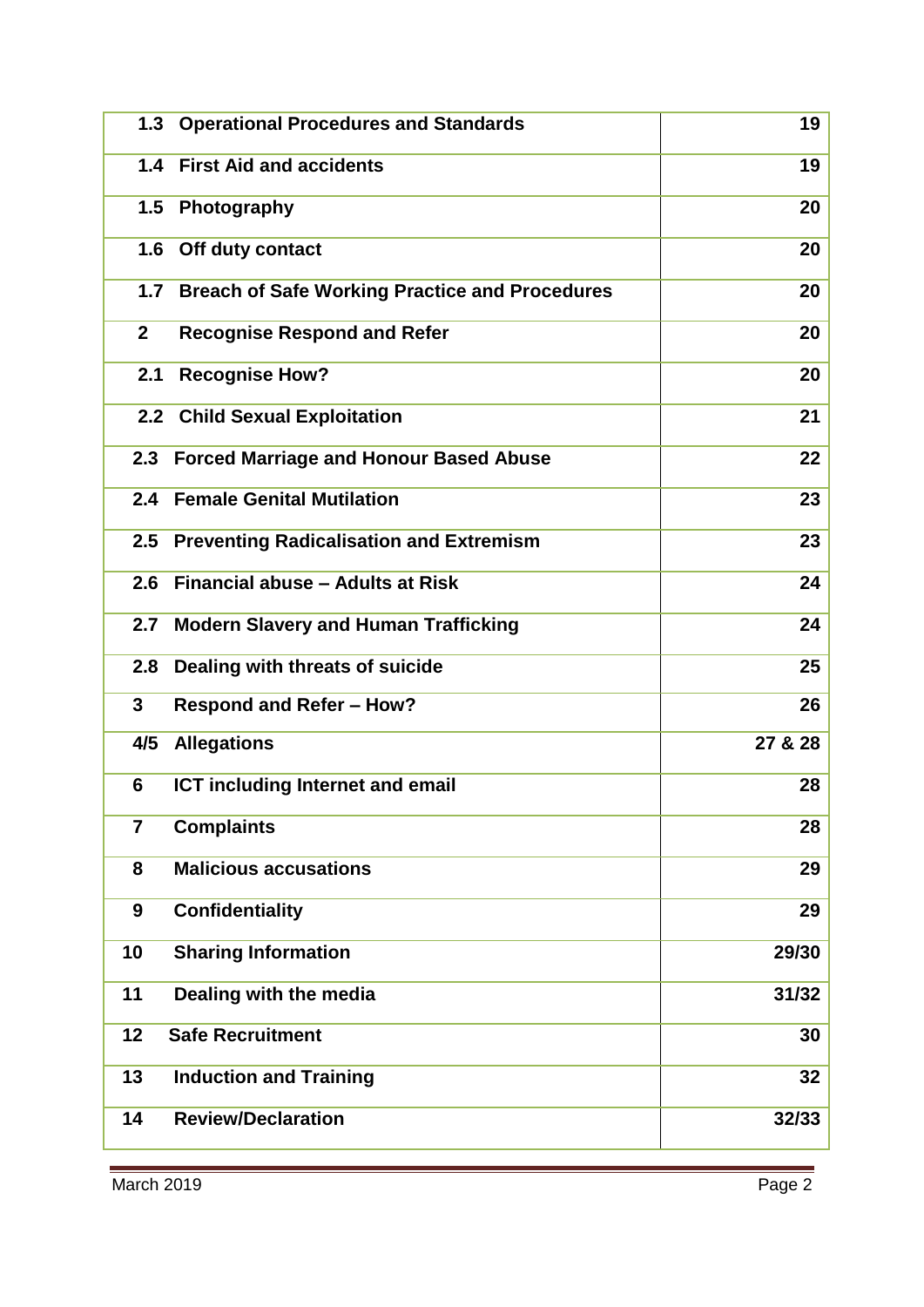## **1. Introduction**

Children, young people and adults at risk have the right to participate, have fun and be safe, in the services provided for them and the activities they, or a child's parent, choose for them. ,

Dacorum Borough Council will work with Hertfordshire County Council who is the lead safeguarding agency for children, young people and adults at risk. The Council will also work with Hertfordshire's Safeguarding Children and Safeguarding Adults Boards as required under the Children Act 2004, and the amendments made in to this act in the Apprenticeships, Skills, Children and Learning Act 2009, and in line with the multi-agency policy, procedure and practice for working with adults at risk of abuse or neglect in Hertfordshire (January 2017) and the Care Act 2014.

## **2. Safeguarding Policy Statement**

Dacorum Borough Council is committed to safeguarding children, young people and adults at risk, protecting them from abuse.We will endeavour to keep children, young people and adults at risk safe from abuse and suspicion of abuse, reports will be responded to promptly and appropriately. We will act in the best interest of the child, young person or adult at risk and we will proactively seek to promote the welfare and the protection of all children, young people and adults at risk living in the community at all times.

Dacorum Borough Council will ensure that unsuitable people are prevented from working with children, young people and adults at risk through its Safe Recruitment procedures and will take any concern reported by a Member, employee, volunteer grant funded or contracted service provider or child/adult at risk seriously and deal with it sensitively.

Referrals made by a Member, employee, volunteer, grant funded or contracted service provider or child/adult at risk cannot be anonymous and should be made in the knowledge that, during the course of enquiries, the agency and individuals who made that referral will be made known. This is because individuals may be required to give evidence and on occasion be required as a prosecution witness.

Dacorum Borough Council will not tolerate harassment of any Member, employee, volunteer, grant funded or contracted service provider or child/adult at risk who raises concerns of abuse and it will be addressed through the most appropriate course of action or under the most appropriate policy.

### **3. EQUALITY AND DIVERSITY**

We will ensure that this policy is applied fairly and consistently to all our customers. We will not directly or indirectly discriminate against any person or group of people because of their race, religion, age, gender, marital status, sexual orientation, disability or any other grounds set out in our Equality and Diversity policy.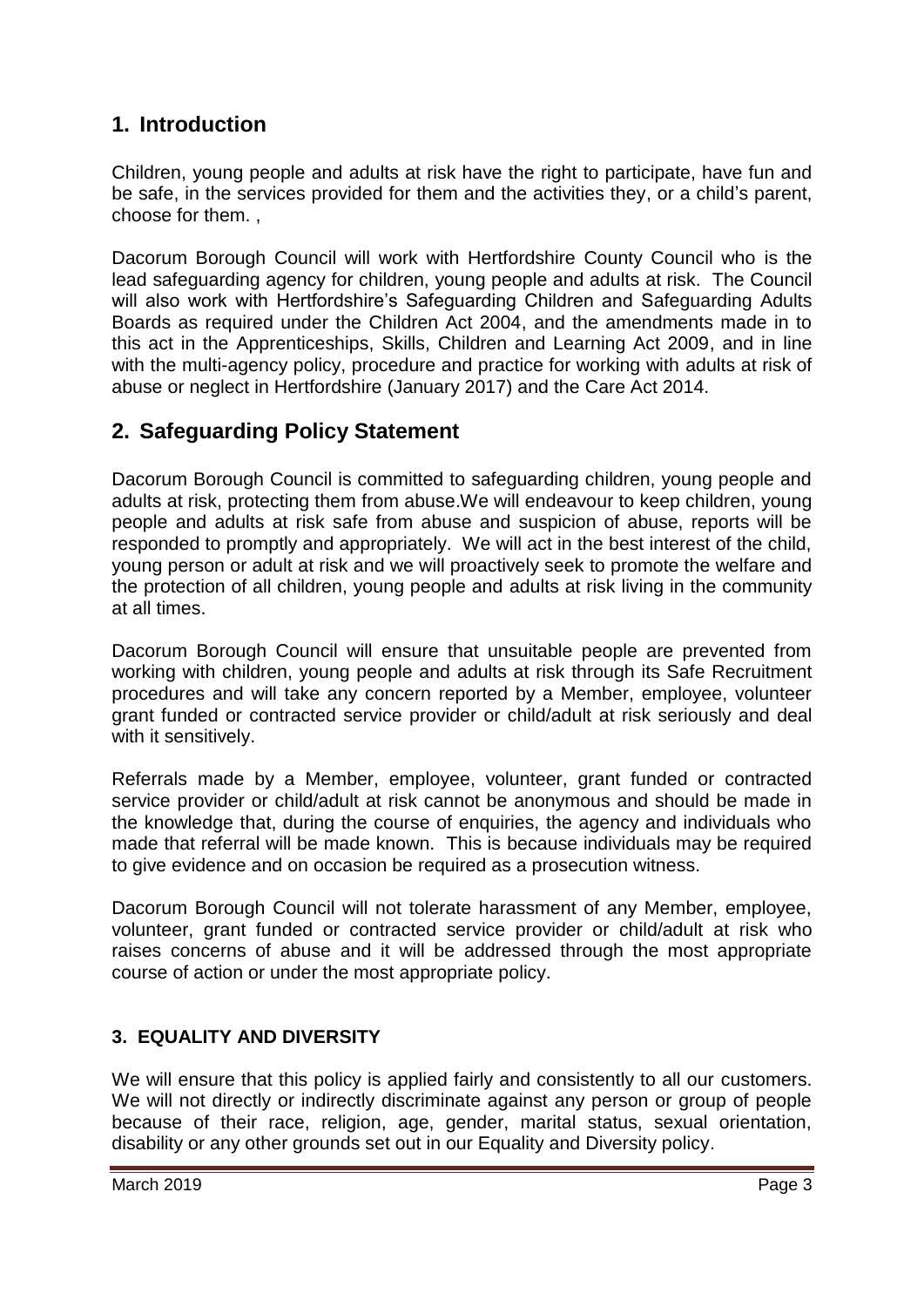When applying this policy we will act sensitively towards the diverse needs of individuals and communities.

When applying this policy we will take the necessary positive action to reduce discrimination and harassment in local communities.

## **4. Definitions**

For the purpose of this document, the phrase children and young people refers to: Any person under the age of 18 years.

When using the term 'parents' in the context of this document it will be in the broadest sense to include parents, carers and guardians.

The phrase adult at risk refers to: - Any person over the age of 18 who is, or may be in need of care services by reasons of mental health or other disability, age or illness and is, or may be unable to take care of him or herself against significant harm or exploitation. (Lord Chancellor's Department, 1997)

Abuse is defined as *"…a violation of an individual's human and civil rights by any other person or persons. Abuse may consist of a single act or repeated acts. It may be physical, verbal or psychological, it may be an act of neglect or an omission to act, or it may occur when a vulnerable person is persuaded to enter into a financial or sexual transaction to which he or she has not consented, or cannot consent. Abuse can occur in any relationship and may result in significant harm to, or exploitation of, the person subjected to it".* (Department of Health).

Safeguarding children is defined as *"…protecting children from maltreatment, preventing impairment of children's health and development, ensuring that children grow up in circumstances consistent with the provision of safe and effective care and taking action to enable all children to have the best outcomes"* (Working together to safeguard children 2013).

Adult safeguarding is defined by the Care Act 2014 as *"…the process of protecting adults with care and support needs from abuse or neglect".*

The phrase 'Members, employees, volunteers and grant funded or contracted service providers' is used to refer to all Borough Councillors, employees and people working on behalf of the Council either paid or in voluntary capacity.

Commissioned, contracted or grant funded organisations will be expected to have policies and procedures in place commensurate with the level of contact and involvement with children, young people and adults at risk. As a minimum, any organisation receiving funding from the Council, will be expected to have a statement of policy and procedure regarding safeguarding in place. This needs to be understood by employees and volunteers and available to service users.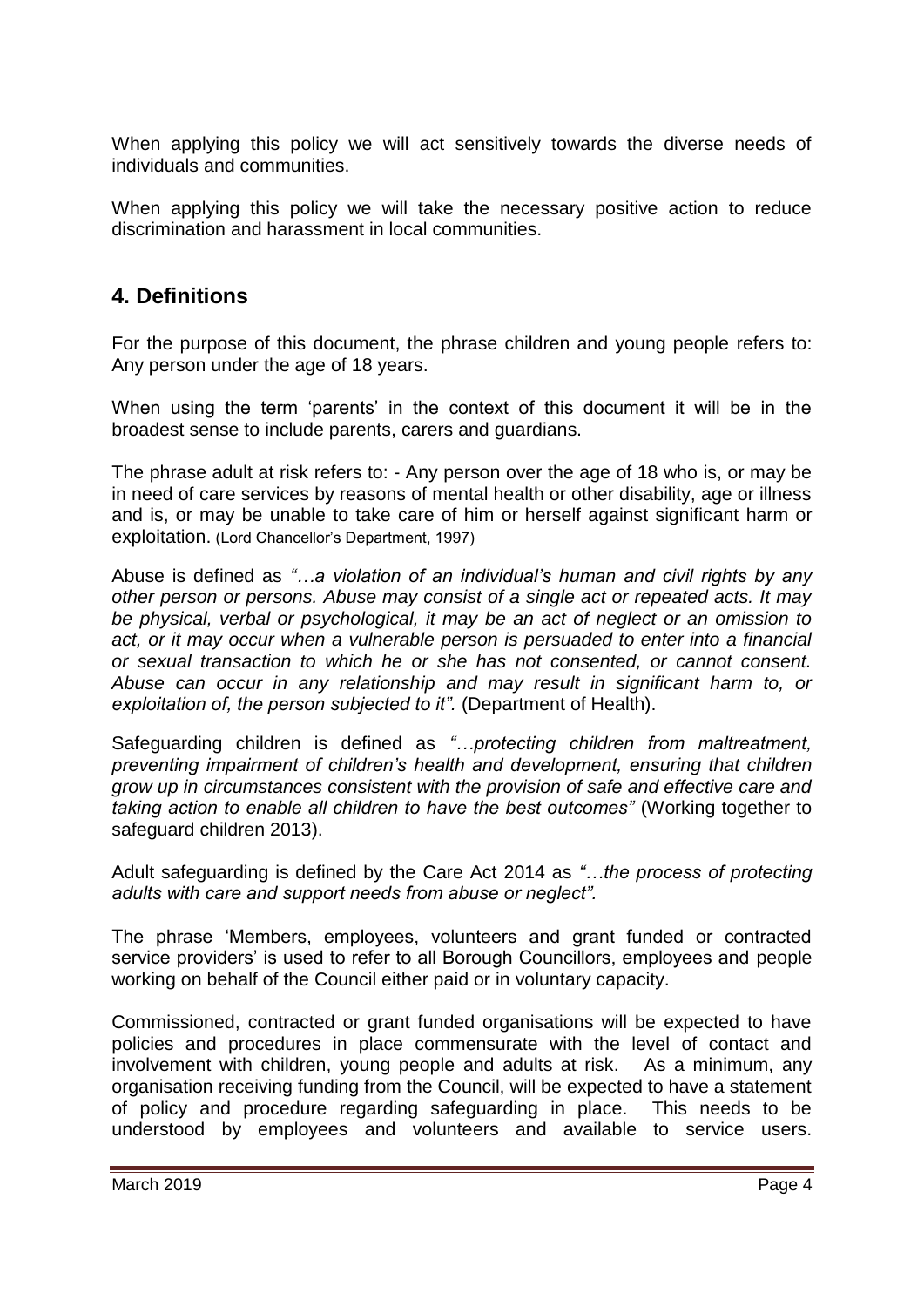Commissioned, contracted or grant funded organisations with minimal contact with children and young people may wish to adopt the Council's Policy (Appendix 7).

The phrase 'contracted service provider' used subsequently in this document will refer to those organisations that have appropriately adopted this policy.

Abuse can be physical, emotional, sexual and mental abuse including bullying and exploitation, forced marriage, honour based abuse and female genital mutilation. In the case of adults or young people aged 16 and over there are additional areas of financial and domestic abuse.

# **5. Aims**

Dacorum Borough Council will promote the welfare of children and young people by:

- Respecting the rights, wishes, feelings and privacy of children, young people and adults at risk by listening to them and minimising risks that may affect them.
- Preventing abuse by adopting good practice and creating a safe and healthy environment to avoid situations where abuse or allegations of abuse may occur.
- Ensuring that Members, employees and volunteers understand the relevant Codes of Conduct and Safeguarding Policy.
- Monitoring accountability and governance through the Council's procedures and through the Community Safety Partnership's Responsible Officers Group and the Council's Community and Housing Overview and Scrutiny Group.
- Raising awareness among members and officers of the safeguarding duty the Council has in relation to the Children Act 2004 and the Care Act 2014 where Hertfordshire County Council has the lead responsibility.
- Ensuring that contracted, commissioned and grant funded services have policies and procedures commensurate with the level of involvement they have with children and young people.
- Responding to any allegations appropriately and implementing the appropriate reporting, disciplinary and appeals procedures.
- Supporting the National Prevent agenda by working with partner agencies to identify and support children, young people and adults at risk who are vulnerable to radicalisation.
- Raise awareness about the forms of abuse and how to keep children, young people and adults at risk safe.

To achieve these aims, Dacorum Borough Council will endeavour to: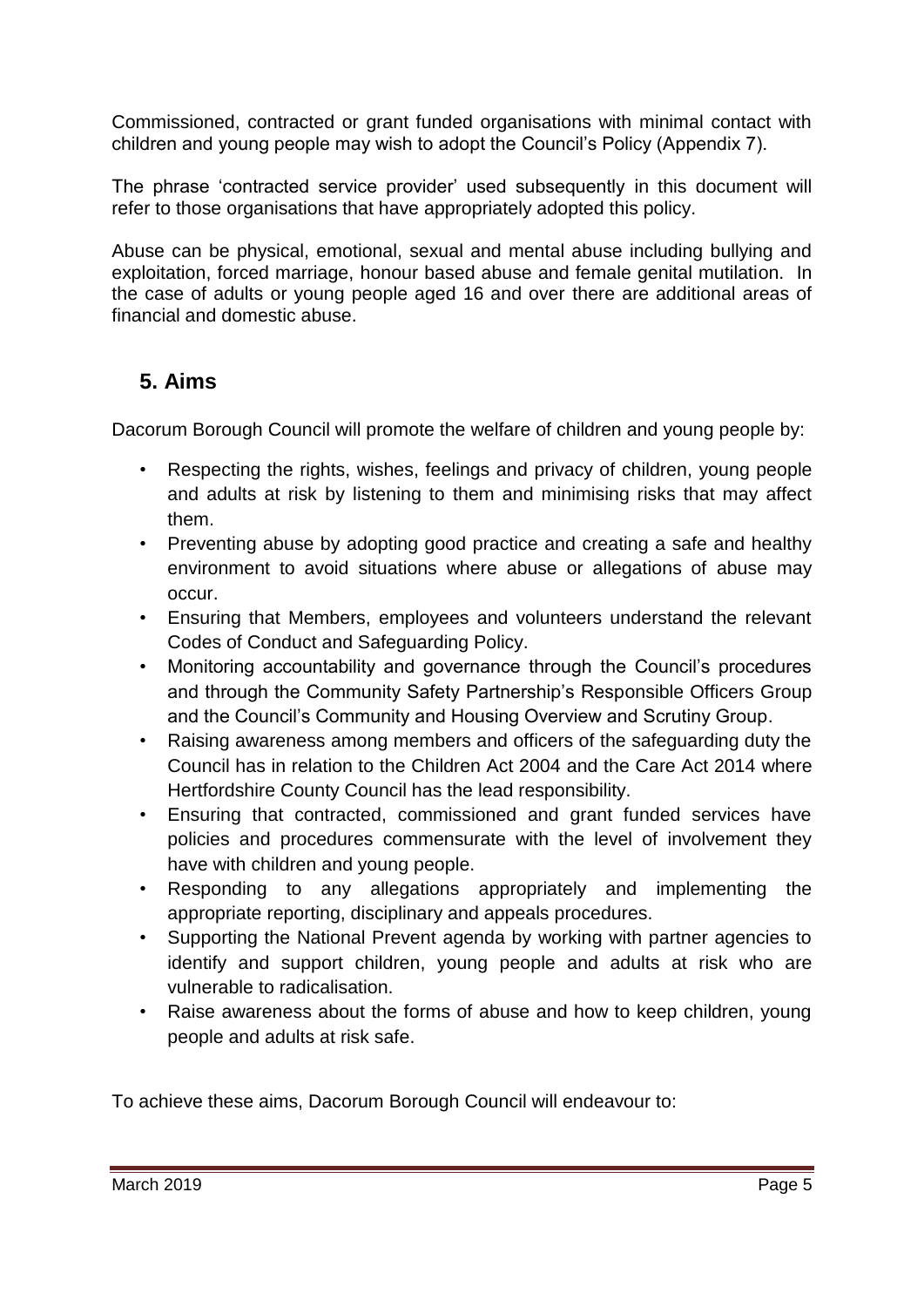- Ensure that training appropriate to the level of involvement with children and young people and adults at risk is available for Members, employees and volunteers and where appropriate contracted service providers which includes training of staff to raise awareness of safeguarding and specific areas such as but not limited to: Child Sexual Exploitation (CSE);Prevent to identify those vulnerable to radicalisation; Mental Capacity; deprivation of liberties; Forced Marriage; Honour Based Abuse and Female Genital Mutilation
- ❖ Respond appropriately to any concerns reported
- Develop and implement effective procedures for recording and responding to incidents and accidents
- Develop and implement effective procedures for recognising, responding, recording and referring any allegations or suspicions of abuse to Hertfordshire County Council and Hertfordshire's Children's Safeguarding Board and the District sub group and provide relevant reports.
- Promote the welfare and wellbeing of children, young people and adults at risk within services including in the planning of services.
- Maintain a good level of safe working practice at all times to minimise risk to children, young people and adults at risk that come into contact with Members, employees, volunteers and grant funded and contracted service providers.
- Support all County and National initiatives to promote the Safeguarding of children, young people and adults at risk.
- Hold regular Safeguarding and Safe Working Practice meetings with designated officers from across the Council
- \* Provide as and when necessary advice and information to increase awareness about keeping safe

## **6. Scope of the Policy**

This Policy and Procedure cover all Members, employees, volunteers and grant funded and contracted service providers (who have appropriately adopted this policy). However, not all Members, employees or volunteers will be working directly with children, young people and adults at risk as part of their duties or activities for or on behalf of the Council. Safe working practices, as detailed in the following procedure, should be used on all occasions where Members, employees, volunteers or contracted services come into contact with children, young people and adults at risk.

It is always important to use safe working practices but there are some areas when using it is of particular importance: -

❖ Working in Adventure Playgrounds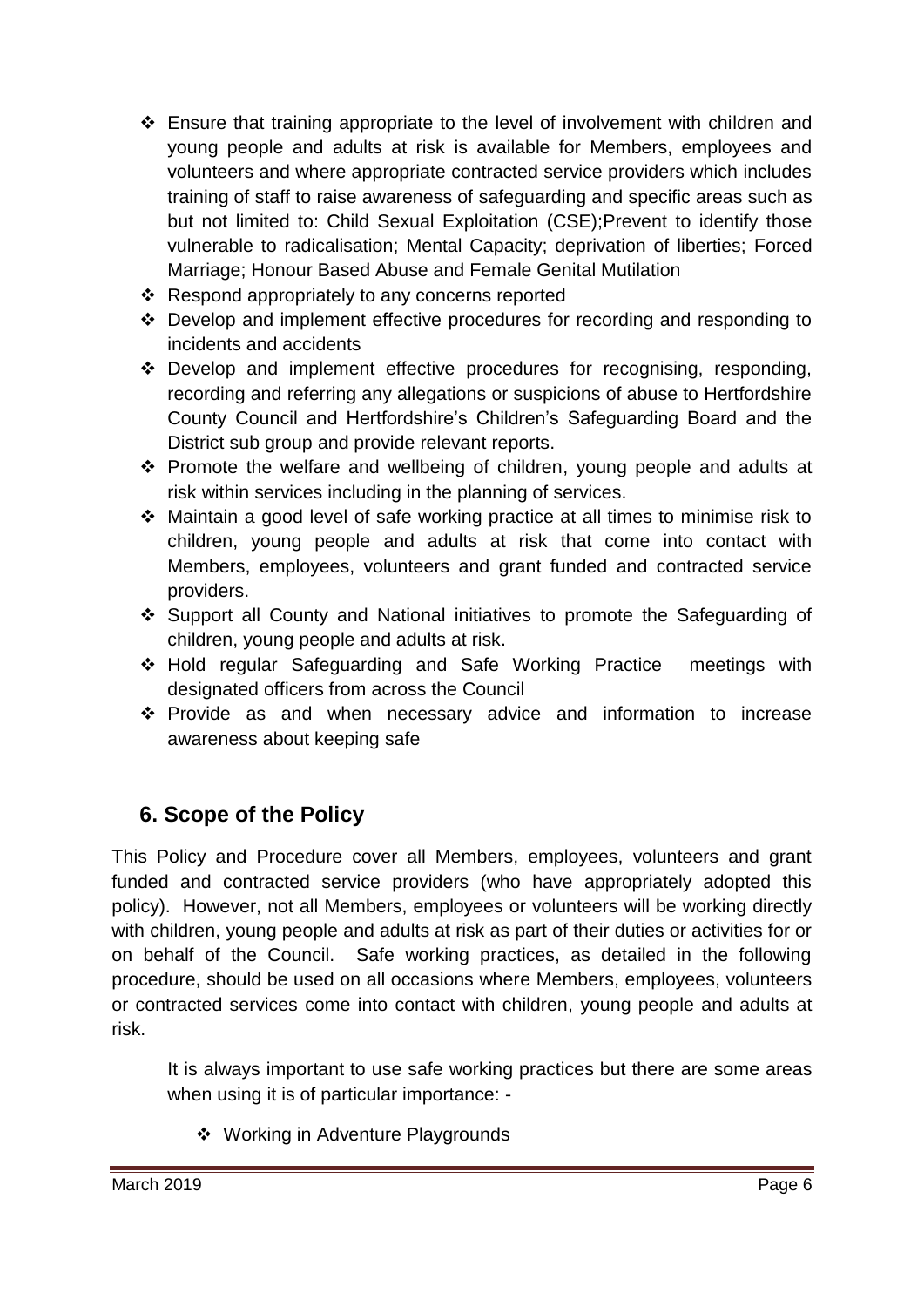- ❖ Working in supported housing
- ❖ School talks and events
- Work experience placements
- Community engagement including working with youth councils, diversionary activities and events.
- Housing visits for repairs, existing or new housing applicants and homeless families
- ❖ Revenue and Benefits home visits
- Visits to any home for inspections or enforcement purposes. This will include all visits eg: Planning, housing repairs, Regulatory Services and grant applications.
- Volunteers training and knowledge as required
- ❖ Parks and grounds maintenance
- $\triangle$  Anti-social behaviour enforcement and diversion projects
- ❖ Planning and assisting in VIP visits

This list is indicative only and there may be other occasions when particular importance should be paid to safe working practices.

## **7. Obligations and responsibilities**

## **Children and young people**

The Children Act 2004 imposes a duty on all organisations that have contact with children to ensure they make sufficient arrangements to protect them.

Statutory agencies are required to safeguard and promote the welfare of children. The Act requires every local authority to establish a Safeguarding Children Board to oversee all work to safeguard children. This duty is undertaken by Hertfordshire County Council.

The Children Act 2004 places responsibilities upon Dacorum Borough Council, as a relevant partner to Hertfordshire County Council's Children's Services, to safeguard and promote the welfare of children. The Act requires that children have a right to be safe and should be protected from all forms of abuse and neglect. The Act requires that Safeguarding is everyone's responsibility and promotes early intervention. The Act promotes the principle that children and families are best supported and protected when there is a coordinated response from all relevant agencies. In line with the Children Act 2004 Dacorum Borough Council must (in section 10) cooperate to improve wellbeing and (in section 11) have arrangements in place to safeguard and promote the welfare of children.

To meet the requirements of section 11 of the Children Act 2004, Dacorum Borough Council should have regard to statutory guidance 'Working Together to Safeguard Children' (HM Government 2018). The Council has accepted its duty to co-operate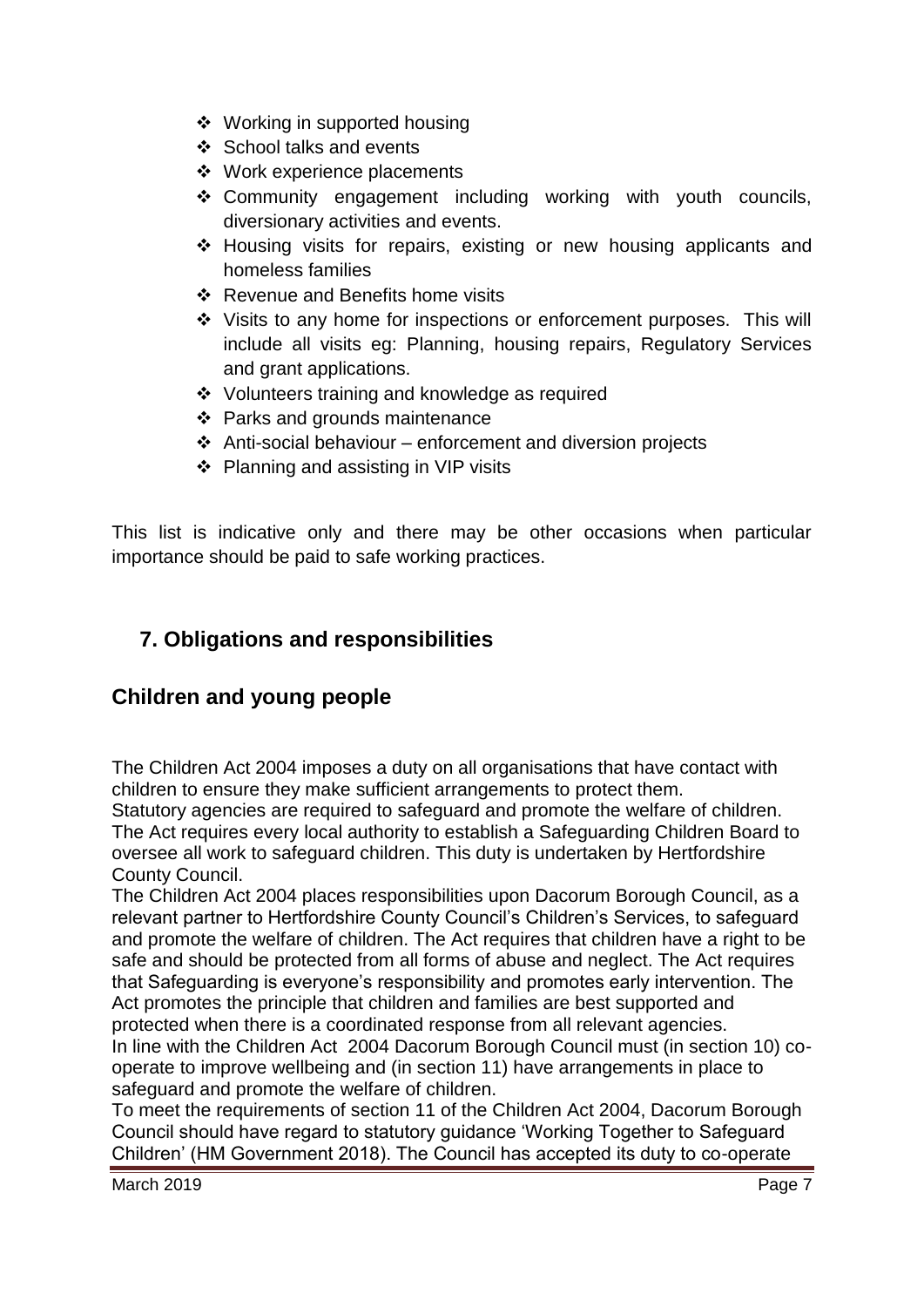with Hertfordshire County Council's Children's Services and it will ensure that it meets the requirements set out by the Hertfordshire Safeguarding Children Board. Dacorum will achieve this by undertaking the following :-

- To have senior level responsibility for Safeguarding Children and Young People. The Chief Executive fulfils this role at Dacorum Borough Council.
- To have a senior officer lead for Safeguarding Children and Young People – Dacorum have a team of officers responsible for safeguarding which is led by the Group Manager People and Performance and supported by the Anti-social Behaviour Team Leader.
- $\cdot$  An elected member to champion Safeguarding Dacorum Borough Council's champion is The Portfolio Holder for Community and Regulatory Services.
- Information to be available on intranet and the Document Centre on Dennis and the Document Centre – Safeguarding and Domestic Abuse folder accessed by quick links on the front page of Dennis.
- $\triangleleft$  All corporate, community and team plans must ensure that safeguarding is a key priority.
- \* A clear structure must be in place to deal with all issues around safeguarding
- \* A clear policy on safeguarding must exist and be supported by procedures.
- \* There should be a clear statement on information sharing with partners with regard to safeguarding.
- $\div$  There should be an appropriate programme of training for all staff and a full record of training undertaken should be maintained.
- Safe recruitment procedures/guidance should be followed for the recruitment of all staff.
- $\div$  A whistle blowing policy must be in place and staff should be aware of the procedure – there is an existing whistle blowing policy and a copy is available on Dennis.

[DBC Whistleblowing Policy](http://dennis/Docs/Documents/Forms/AllItems.aspx?RootFolder=%2FDocs%2FDocuments%2FPolices%20%2D%20Procedures%20%2D%20Sustainability%20Tool%20Kit%2FPolicies)

- All records relating to children or young people must be stored in a safe and secure place and only named persons should have access to these files.
- Each service area that is responsible for contracting work out on behalf of the Council must ensure that via the service level agreements or contract that the above provisions of section 11 of the Children Act 2004 are complied with.
- Each service area and contract manager is responsible for monitoring compliance by contractors of these provisions and an annual review should be undertaken and reported to the Group Manager People and Performance.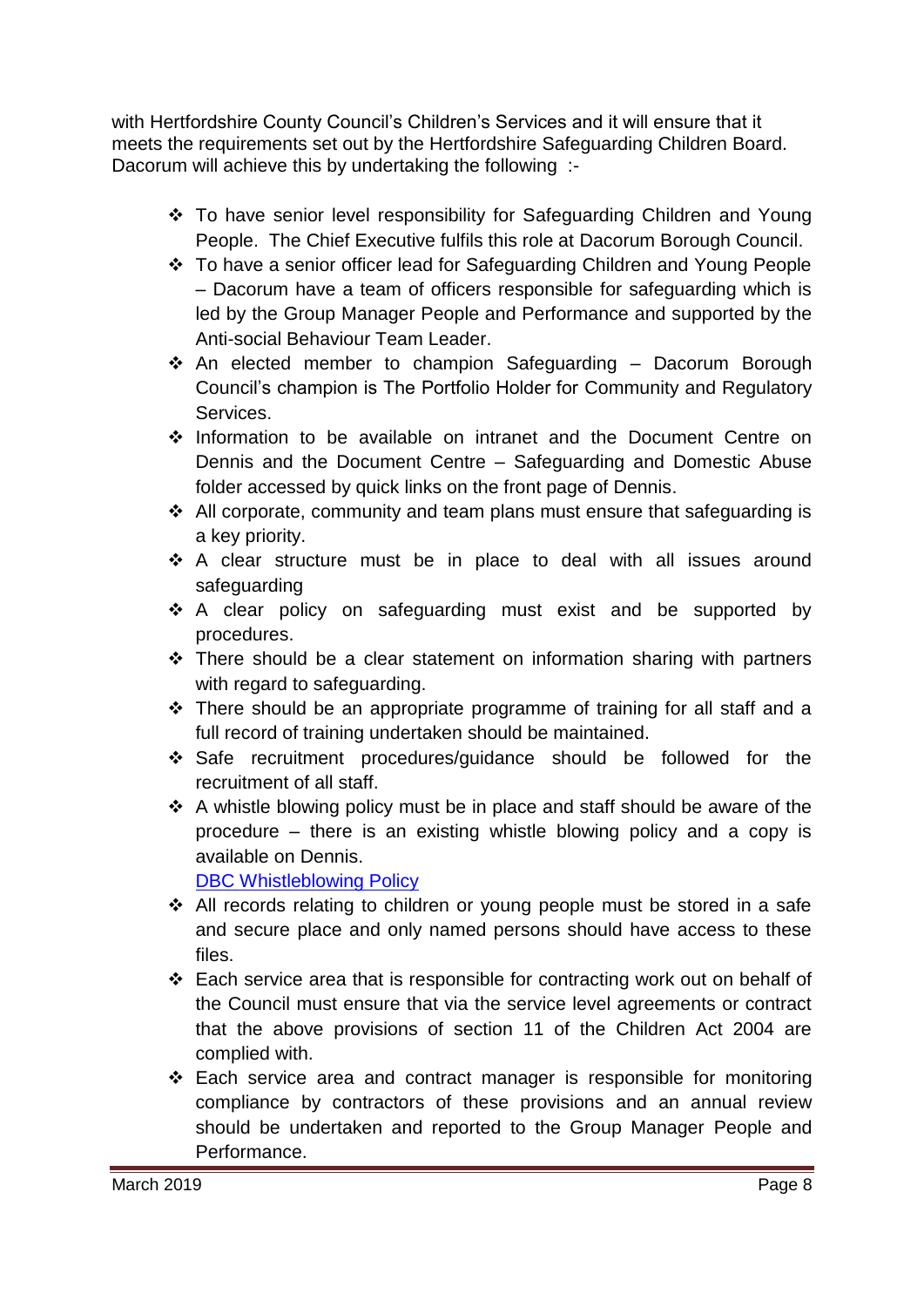## **Adults at risk**

Hertfordshire County Council is the lead authority in the county for safeguarding Adults at risk. The county council has responsibility for deciding where cases meet the threshold of the Care Act 2014, section 42. Dacorum Borough Council will support the lead authority in meeting these responsibilities.

The Care Act 2014, supplemented by the Care and Support Guidance (Department of Health 2014) requires Local Authorities including District Councils to "...promote wellbeing when carrying out any of their care and support functions in respect of a person. This may sometimes be referred to as "the wellbeing principle" because it is a guiding principle that puts wellbeing at the heart of care and support" (Care and Support Guidance P1)

Section 1 of the Care Act includes protection from abuse and neglect as part of the definition of wellbeing. Wellbeing is defined in the Guidance in a number of ways and includes protection from abuse and neglect.

The Council is required under statute to promote wellbeing in any function and/or service that involves care and support of adults and meet identified needs. Local authority statutory adult safeguarding duties apply equally to all adults with care and support needs regardless of whether their needs are being met by the local authority.

The act guidance enshrines the six principles of safeguarding:

- **Empowerment**  People being supported and encouraged to make their own decisions and informed consent.
- **Prevention** It is better to take action before harm occurs.
- **Proportionality** The least intrusive response appropriate to the risk presented.
- **Protection** Support and representation for those in greatest need.
- **Partnership** Local solutions through services working with their communities. Communities have a part to play in preventing, detecting and reporting neglect and abuse.
- **Accountability** Accountability and transparency in delivering safeguarding.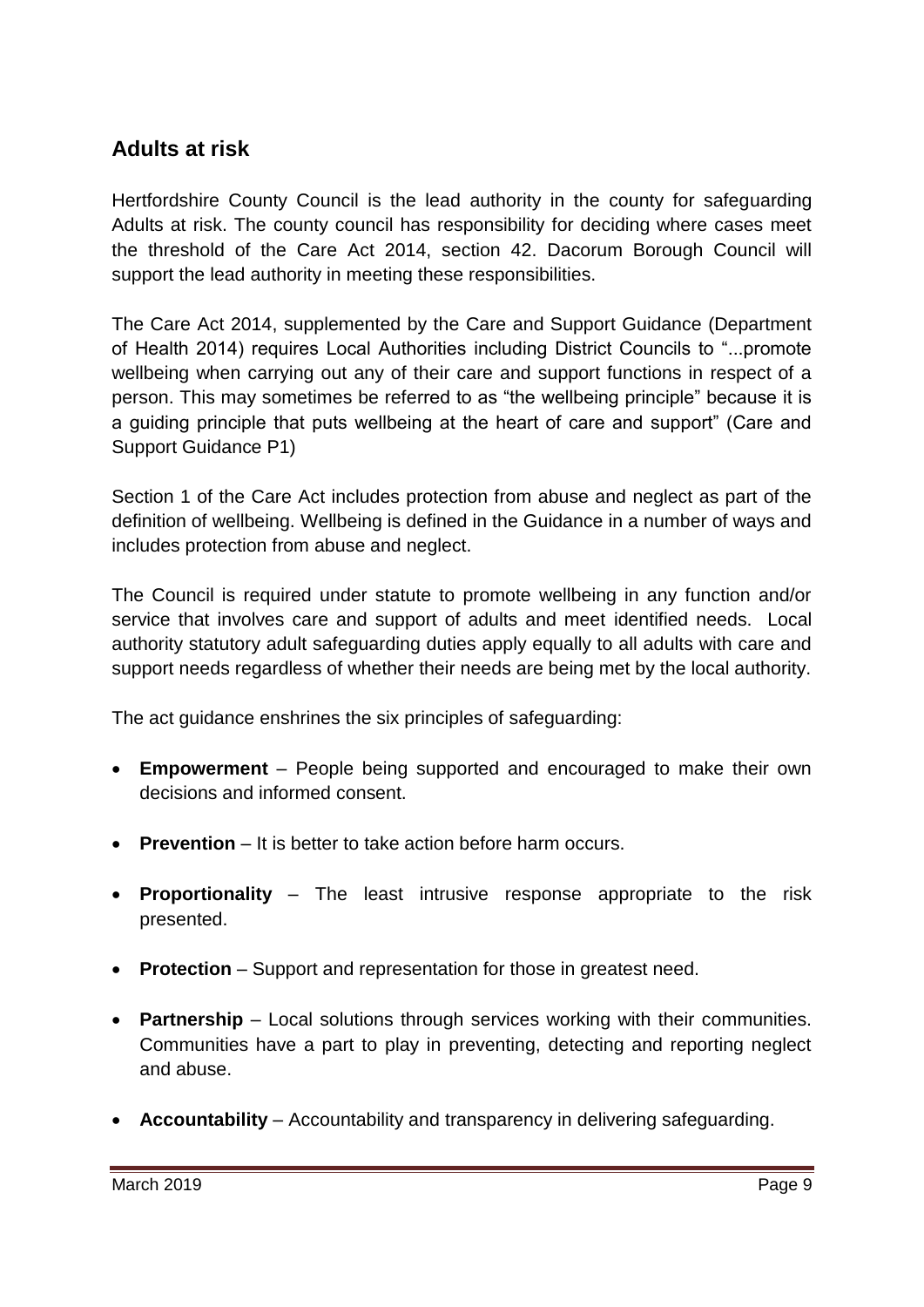Dacorum Borough Council commits to the principles of *Making Safeguarding Personal* which is about person centred and outcome focussed practice. It is how professionals are assured by adults at risk that they have made a difference to people by taking action on what matters to people, and is personal and meaningful to them.

# **8. Housing**

In discharging a range of duties in the management of their housing stock the Council will have regard to the above obligations and responsibilities.

In addition to this there are also requirements under the following legislation: -

- The Housing Act 1996 as amended by the Homelessness Act 2002 section 213A ensures that a housing authority contacts social services (with or where appropriate without consent) when a family with children is ineligible or intentionally homeless. This section also ensures that housing authorities cooperate with social service to provide advice and assistance to help ineligible or intentionally homeless households with children.
- $\cdot \cdot$  The Housing Act 2004 gives local authorities powers and duties to take action against bad housing conditions and Environmental Health Officers will assess the impact of health and safety hazards in light of hazards that occupants are vulnerable to and consider safeguarding children as part of this process.

# **9. Disclosure and Barring Service checks.**

Dacorum Borough Council is not a Children's Services Authority, therefore the scope for working directly with children and young people is limited and the majority of direct work takes place within Children's Services in the Adventure Playgrounds

Disclosure and Barring Service (DBS) checks can only be sought where their criteria is met. A list of the relevant posts are maintained and reviewed by Human Resources and, where necessary, the application of a DBS forms part of the safe recruitment process.

There is a group of employees for whom an enhanced Disclosure and Barring Service (DBS) check is necessary. This relates to services where there is a regulated activity, or regular contact which may be unsupervised such as the officers at Adventure Playgrounds where children and young people are concerned or Supported Housing Officers where vulnerable adults are concerned. All posts are reviewed regularly.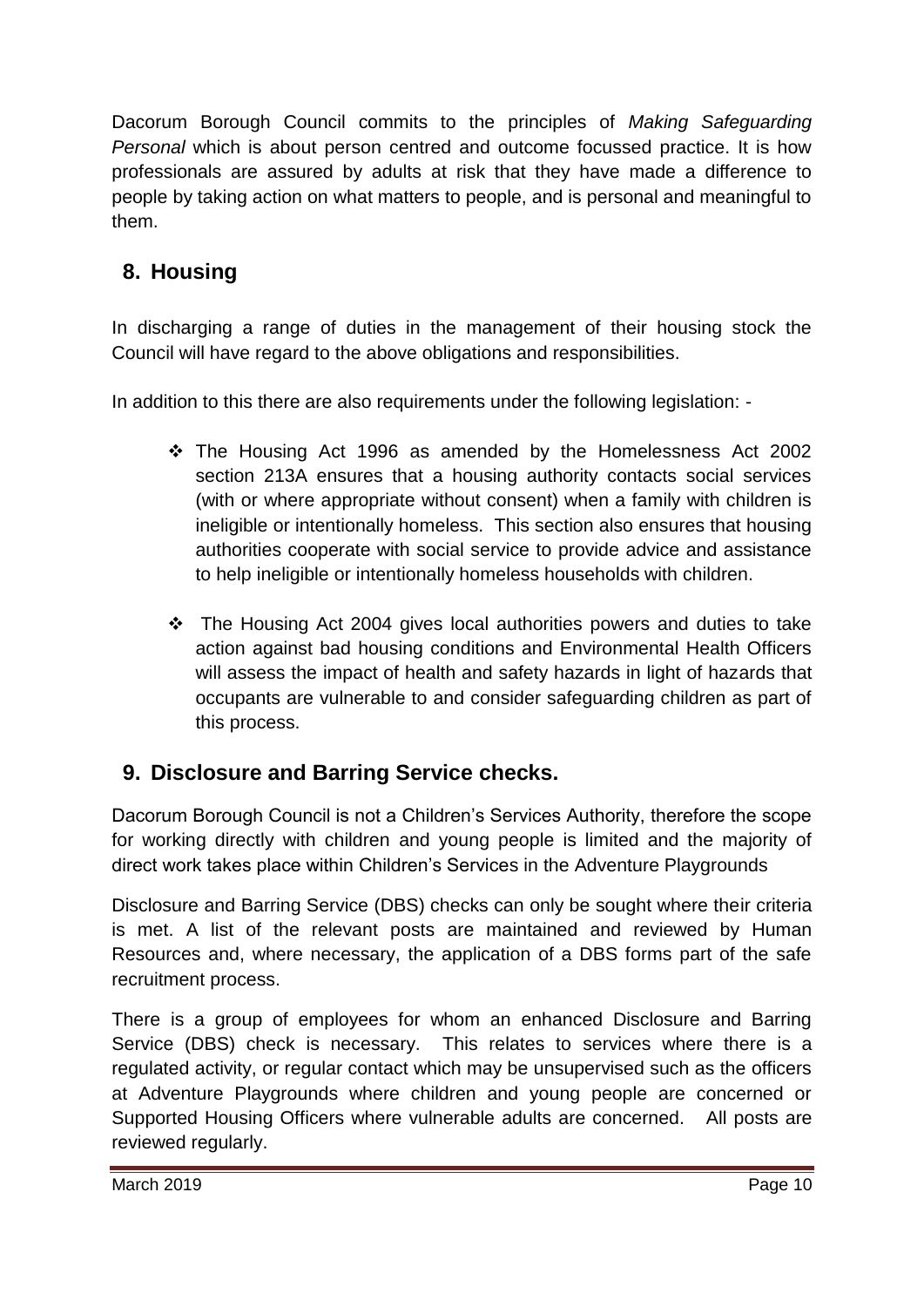It is a requirement of the Licensing of Hackney Carriages and for Personal Licenses that an enhanced DBS check forms part the application process. Details regarding this are contained within the relevant licensing policies available from the Licensing department at the Council which also contain a range of safeguarding measures.

Contracted, commissioned and grant funded organisations will need to undertake any checks commensurate with the level of their involvement with children, young people or vulnerable adults and have their own safe recruitment procedures.

# **10. Recognising potential incidences of abuse**

It is not always easy to recognise a situation where abuse may occur or has already taken place even for those experienced in working with abuse cases. Dacorum Borough Council acknowledges its' members, employees, volunteers, grant funded and contracted services are not experts at such recognition.

There are however some indicators and areas of specific risk that are identified below and which also link to other policies. Further specific indicators of physical, sexual, emotional and psychological abuse are included in the procedure section of this document.

# **11. Domestic Abuse**

Domestic abuse has been found to be a significant indicator of child abuse. Domestic Abuse is any incident, or pattern of incidents, of controlling, coercive and threatening behaviour or violence. A child may suffer from abuse not only by being physically abused directly, but also seeing or hearing the maltreatment of another such as a parent or sibling. Dacorum Borough Council has a specific Domestic Abuse Policy that can be found on the Dacorum website.

## **[Domestic Abuse Policy](http://dennis/Docs/Documents/Forms/AllItems.aspx?RootFolder=%2FDocs%2FDocuments%2FHealth%20and%20Wellbeing%2FSafeguarding%20and%20Domestic%20Abuse%2FDomestic%20Abuse)**

# **12. Child Sexual Exploitation**

Sexual Exploitation is a form of sexual abuse, in which a young person is manipulated or forced into taking part in a sexual act. This could be as part of a relationship which seems to be normal and loving or in return for attention, affection, money, drugs, alcohol or somewhere to stay. In many cases, victims will be 'groomed' by an abusing adult, who befriends them and makes them feel special by buying them gifts or giving them lots of attention. Usually the abuser will have power of some kind over the young person. It may be that they are older or more emotionally mature, physically stronger, or that they are in a position where they are able to control the young person. This type of abuse could happen to any young person from any background. However, certain young people, such as those who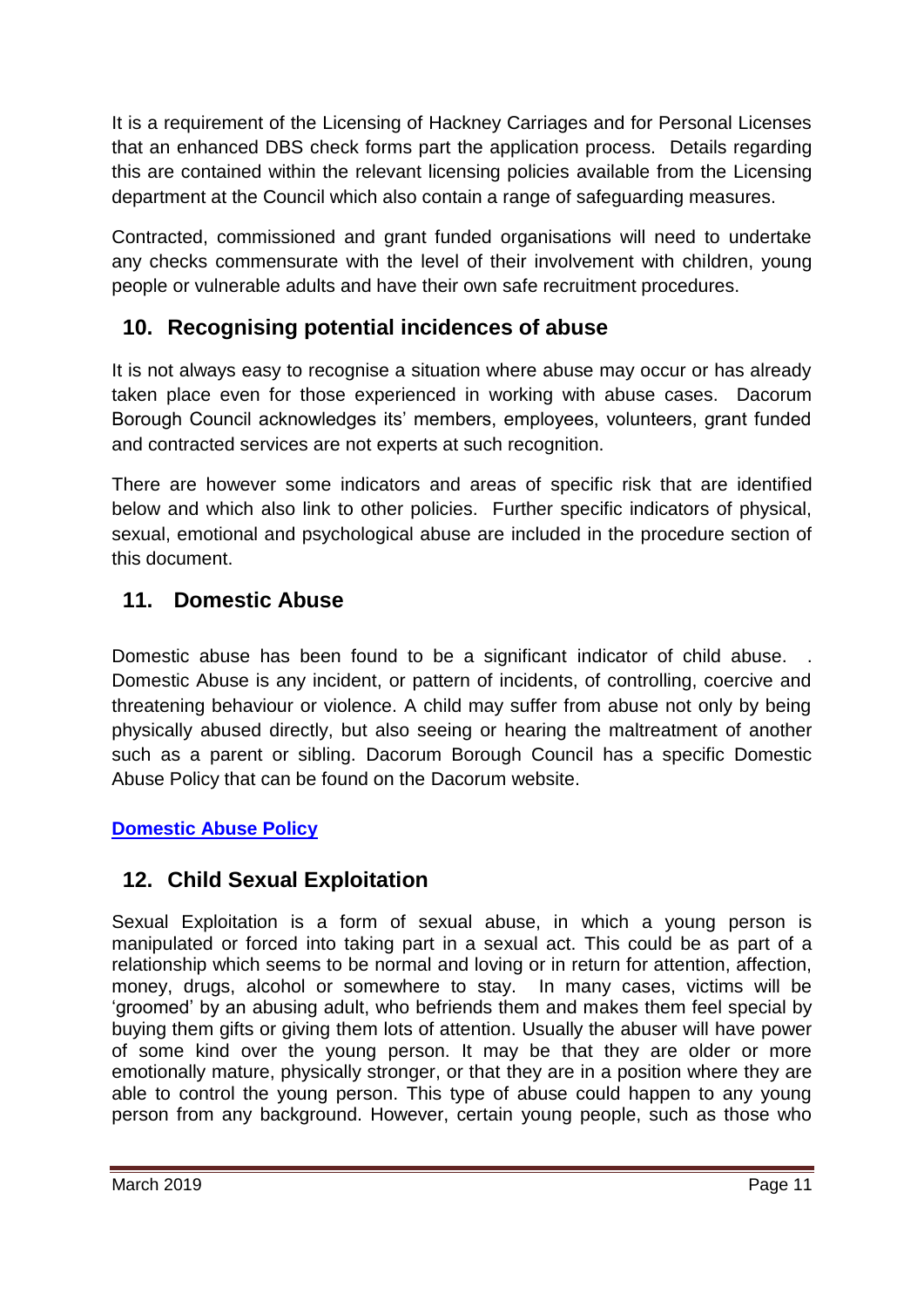are having difficulties at home, regularly go missing or who have experienced care, are more vulnerable.

Hertfordshire Safeguarding Children Parrtnetship (HSCP) and Hertfordshire Probation Trust have joined forces with Hertfordshire Constabulary in Operation HALO to identify cases of child sexual exploitation in Hertfordshire and prosecute offenders – see the link for more information.

**[Hertfordshire Safguarding Childrens Partnership \(HSCP\)](http://www.hertfordshire.gov.uk/services/healthsoc/childfam/childprotection/hertssafboard/childexplo/)**

## **13. Female Genital Mutilation (FGM)**

Female Genital Mutilation (FGM) is illegal in England and Wales under the FGM Act 2003. **It is a form of child abuse and violence against women.** FGM comprises all procedures involving partial or total removal of the external female genitalia for non-medical reasons.

A further amendment to FGM Act 2003 by section 72 of the Serious Crime Act 2015 introduced FGM Protection Orders. An FGM Protection Order is a civil measure which can be applied for through a family court by a range of agencies including Local Authorities. The FGM Proection Order offers the means of protecting actual or potential victims from FGM under the civil law.

Dacorum Borough Council follows the Hertfordshire protocol for FGM.

## **14. Forced Marriage**

In forced marriage, one or both spouses do not consent to the marriage and some element of duress is involved. Duress includes both physical and emotional pressure and abuse.

Forced marriage is primarily, but not exclusively, an issue of violence against females. Most cases involve young women and girls aged between 13 and 30, although there is evidence to suggest that as many as 15 per cent of victims are male. This policy relates to children or young people under 18 years of age.

Forced marriage is a human rights abuse. It can constitute both child abuse and sexual abuse. The United Nations considers it a form of trafficking, sexual slavery, and exploitation. It is not a private, personal, domestic, family, religious, or cultural issue and cannot be justified as such weather a religious or civil ceremony.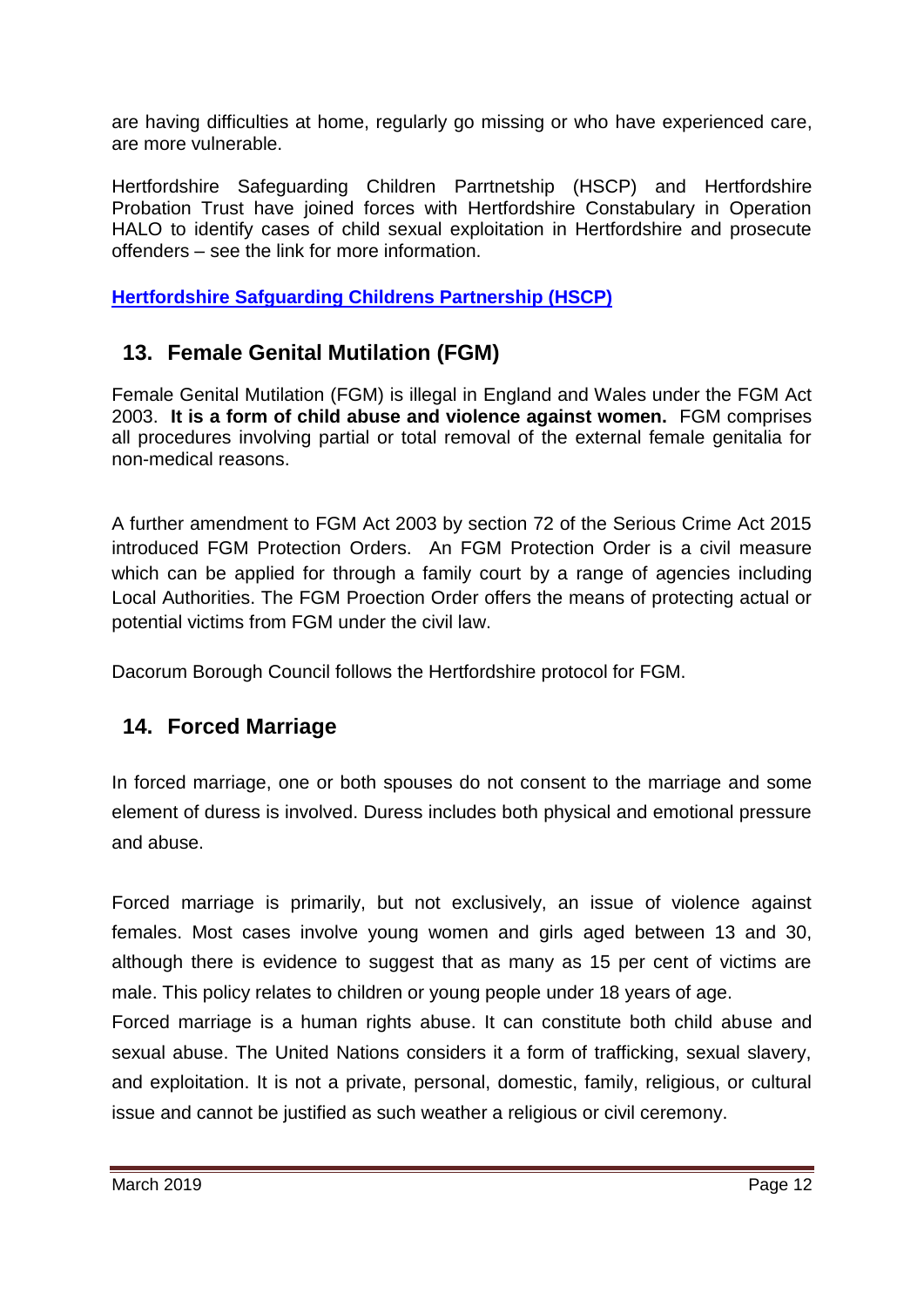A clear distinction must be made between a **forced** marriage and an **arranged** marriage. The tradition of arranged marriages has operated successfully within many communities and many countries for a very long time. In arranged marriages, the families of both spouses take a leading role in arranging the marriage but the choice of whether or not to accept the arrangement remains with the child/ young person.

In Dacorum we will follow the Hertfordshire County Council policy and procedure that should be followed in regards to any concerns about Honour Based Abuse and/or Forced Marriage.

## **15. Honour Based Abuse**

The NPCC (National Police Chief's Council formerly ACPO) definition of Honour Based Abuse is "a crime or incident which has or may have been committed to protect or defend the honour of the family and/or community". It is a form of domestic abuse which is perpetrated in the name of so called 'honour'.

# **16. Radicalisation and Violent Extremism.**

The Counter Terrorism and Security Act 2015 requires Local Authorities to ensure that frontline staff should understand the Prevent Strategy and are able to recognise vulnerability to radicalisation, and know where to go to seek further help. Usual safeguarding procedures should be followed. Essential training is available for all staff via the Home Office website and face to face.

## **17. Capacity and Self Determination**

Unless certain prescribed circumstances exist, adults should freely determine their own lives, take risks and make their own decisions. In legal terms, there is a presumption of capacity unless demonstrated otherwise.

Assumptions should not be made about a person's capacity eg. someone with dementia should not automatically be assumed to lack capacity. In some cases, capacity can fluctuate and a person can be deemed to have capacity to take responsibility for some decisions but not others.

There are two aspects to the issue of capacity within the context of abuse. Firstly, making assumptions about a person's capacity and denying them the right to selfdetermination may, in fact, be abusive. Secondly, where abuse has occurred or is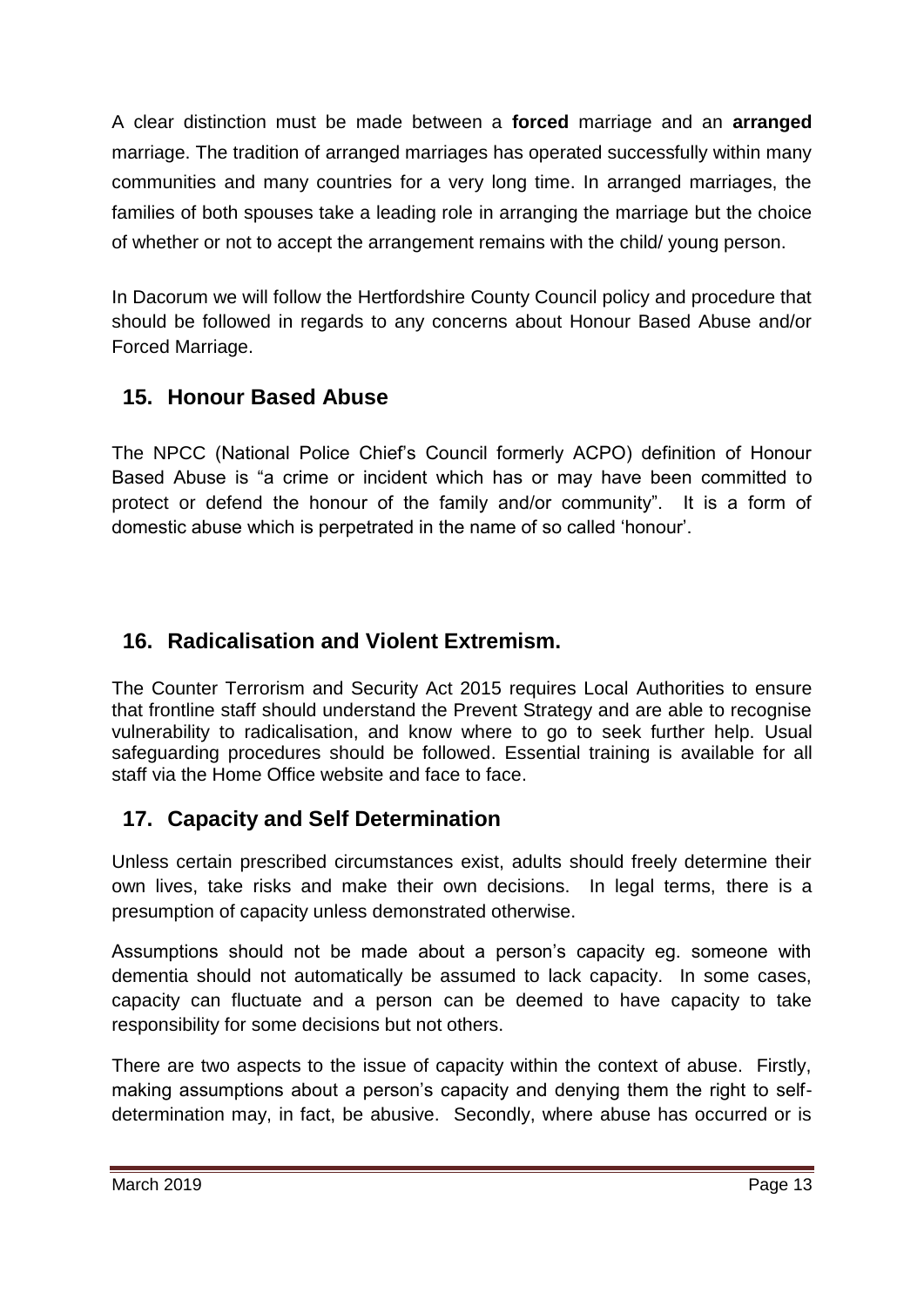suspected or alleged, the vulnerable person's capacity to understand and make decisions needs to be assessed.

Normally, the capacity of an individual to make key decisions is determined by their GP, Social worker and/or mental health team. Where a referral needs to be made for an assessment of an adult's capacity, then their consent needs to be obtained. If consent is withheld, then a judgement needs to be made with regard to whether the vulnerable person lacks the capacity to make that decision. It is essential that an individual's capacity is considered at all times, if consent it withheld and a referral is made without considering capacity this would be deemed to be a breach of the Care Act 2014. Advice should be sought from designated safeguarding leads if you are unsure.

Before a safeguarding referral is made to HCC under this policy, the Council will seek the tenant/resident's consent. However, HCC state that "where an overriding public interest or vital interest or if gaining consent would put the adult at further risk, a concern must be raised but the lack of consent and the reason for it must be explicit". This must include the consideration of an individual's mental capacity.

This includes situations where:

- other people or children could be at risk from the person causing harm
- it is necessary to prevent crime
- there is a high risk to the health and safety of the adult at risk
- the person lacks capacity to consent
- the alleged abuser has care and support needs and may also be at risk
- staff, agents or contractors are implicated
- the adult at risk has mental capacity not to give consent but they may be under duress or being coerced
- a court order or other legal authority has requested the information
- where there is a need to take advice prior to notification or referral in relation to modern slavery or human trafficking

The adult at risk would normally be informed of the decision to refer and the reasons, unless telling them would jeopardise their safety or the safety of others".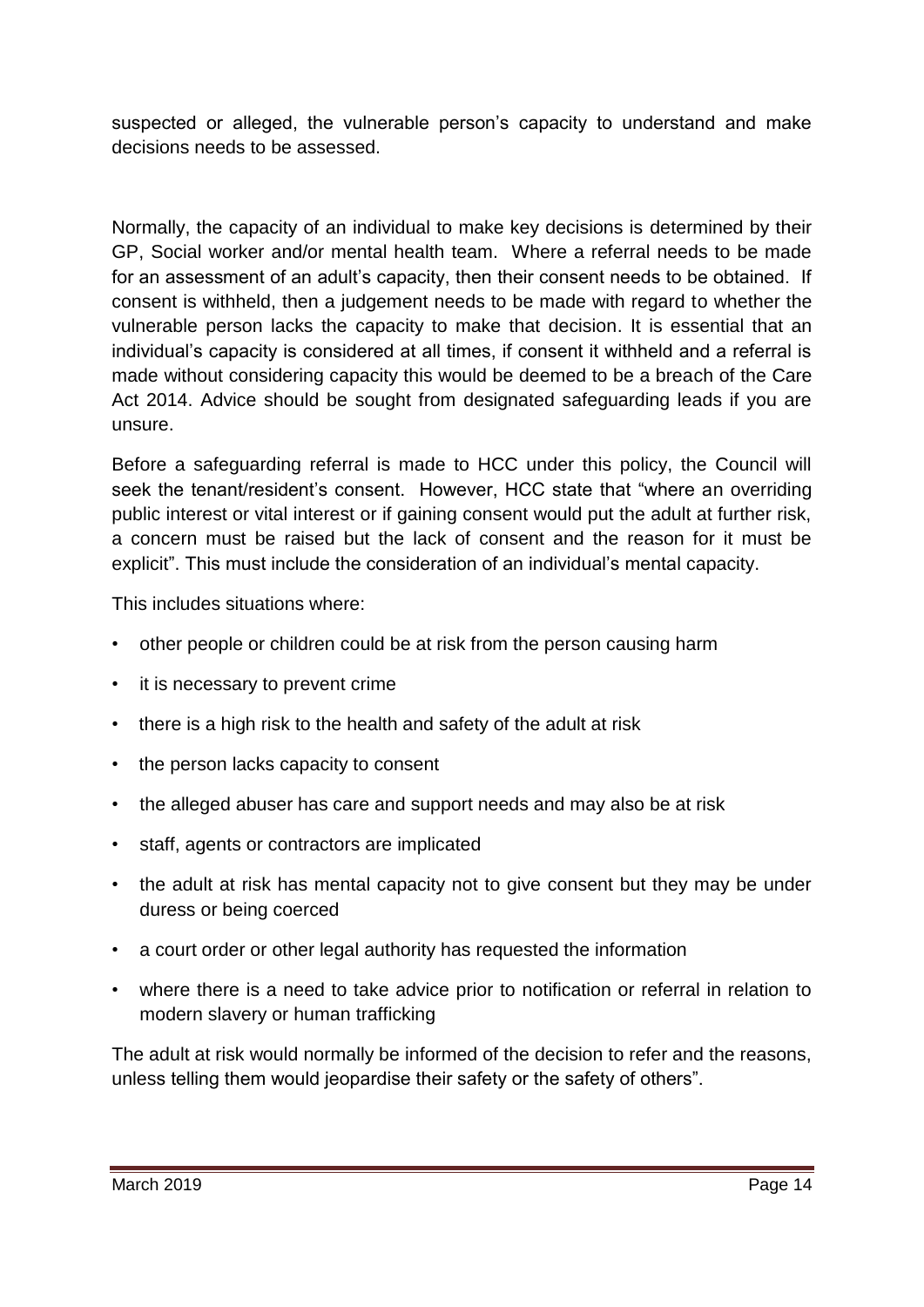## **18. Modern Slavery and Human Trafficking**

Modern slavery is an umbrella term encompassing slavery, servitude, forced or compulsory labour and human trafficking. Victims of modern slavery are unable to leave their situation of exploitation, controlled by threats, punishment, violence, coercion and deception. Slavery violates human rights, denying people of their right to life, freedom and security.

The Modern Slavery Act 2015 introduced a range of measures to address this hidden crime and the following areas are specific to local authorities: -

Section 52 of the Modern Slavery Act 2015 requires local authorities, along with Police and Gangmasters Licensing Authority, to notify the Secretary of State upon developing reasonable grounds to believe that a person may be a victim of slavery or human trafficking and in order to meet this requirement it is necessary to train staff frontline staff to recognise the indicators as they may find themselves in situations where they recognise the indicators of modern slavery or human trafficking and should be able to make the required notification.

Section 54 of this act deals with the transparency in supply chains and ethical procurement. It requires organisations with a global turnover in excess of £33 million to produce an annual statement in relation to this. The statement should detail what steps the business has taken to eradicate slavery from its own business and its supply chain or alternatively, because only the statement itself is compulsory, a statement could lawfully state that the business has taken no anti-slavery measures at all.

**It is important therefore to recognise that it is not Members, employees, volunteers, grant funded or contracted services responsibility to decide whether or not abuse of any kind is taking place, or if as child or vulnerable adult is at risk, but to report where they have concerns or suspicions, or where an allegation has been made and be aware of what the signs could be.** 

**In addition it is not the role of any Member, employee, volunteer, grant funded or contracted service to investigate or judge any allegation or concern.** 

**It is everyone's responsibility is to REPORT concerns or allegations to the relevant officer** (see Safeguarding contacts list at appendix 1) **. The Lead Designated Safeguarding Officers should be advised of all referrals for the purposes of recording and reporting.**

## **19. Responsibility, Monitoring and Review**

The Group manager – People and Performance will be the lead for the safeguarding of children and young people.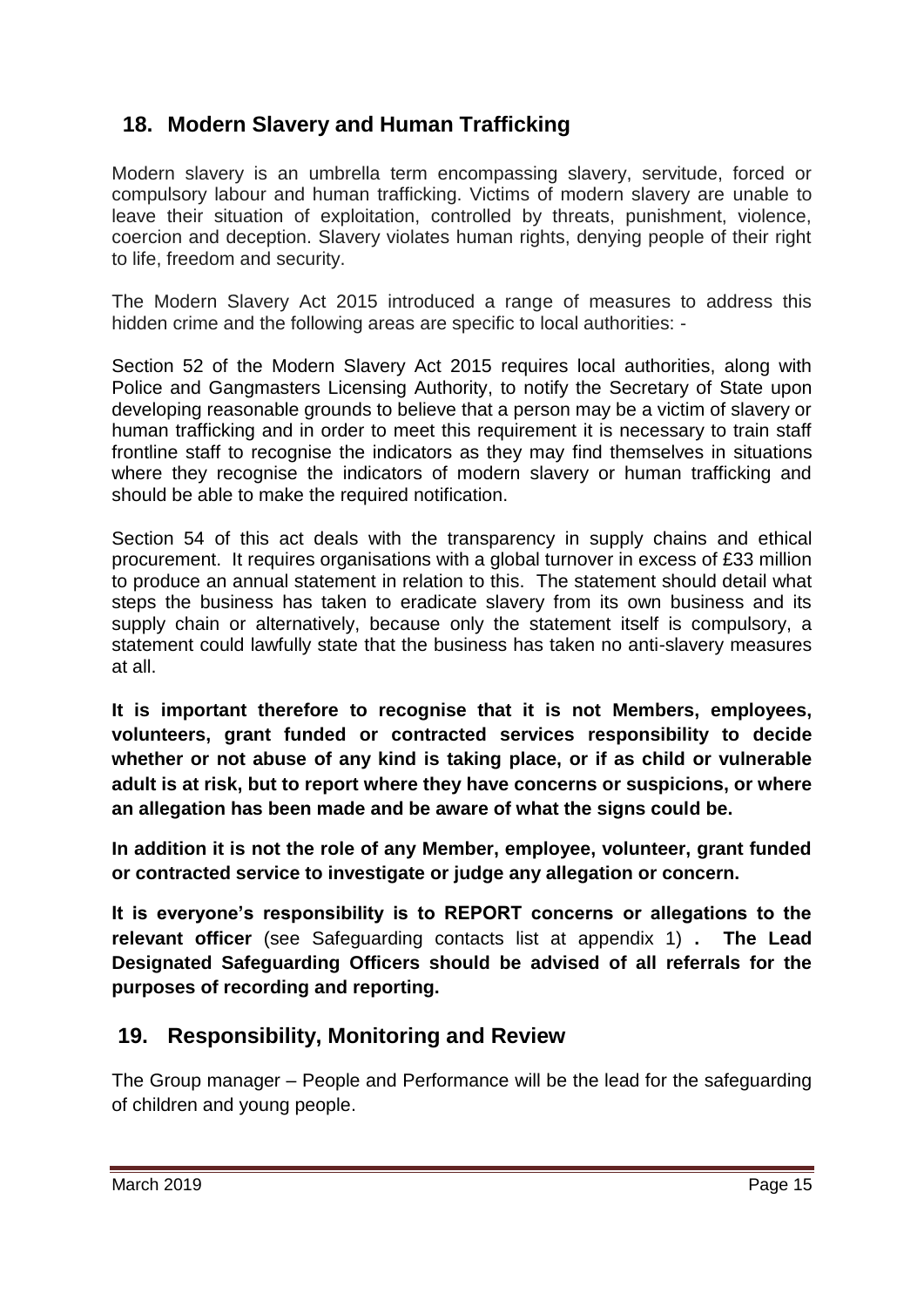The Supported Housing Team Leader will be lead for the Safeguarding of Adults at Risk.

These roles are supported by the Safeguarding Lead Officer.

All allegations of abuse will be centrally recorded and the named officers above will be responsible for collating and monitoring referrals and reporting these to the Council's Safeguarding Working Group and the Housing and Community Scrutiny Committee.

Effective information sharing underpins integrated working and is a vital element of both early intervention and safeguarding.

We will comply with current legislation at all times when processing information about children and adults at risk. This includes the Data Protection Act 1998 and the new General Data Protection Regulations which came into force in May 2018.

This policy will be reviewed on an annual basis.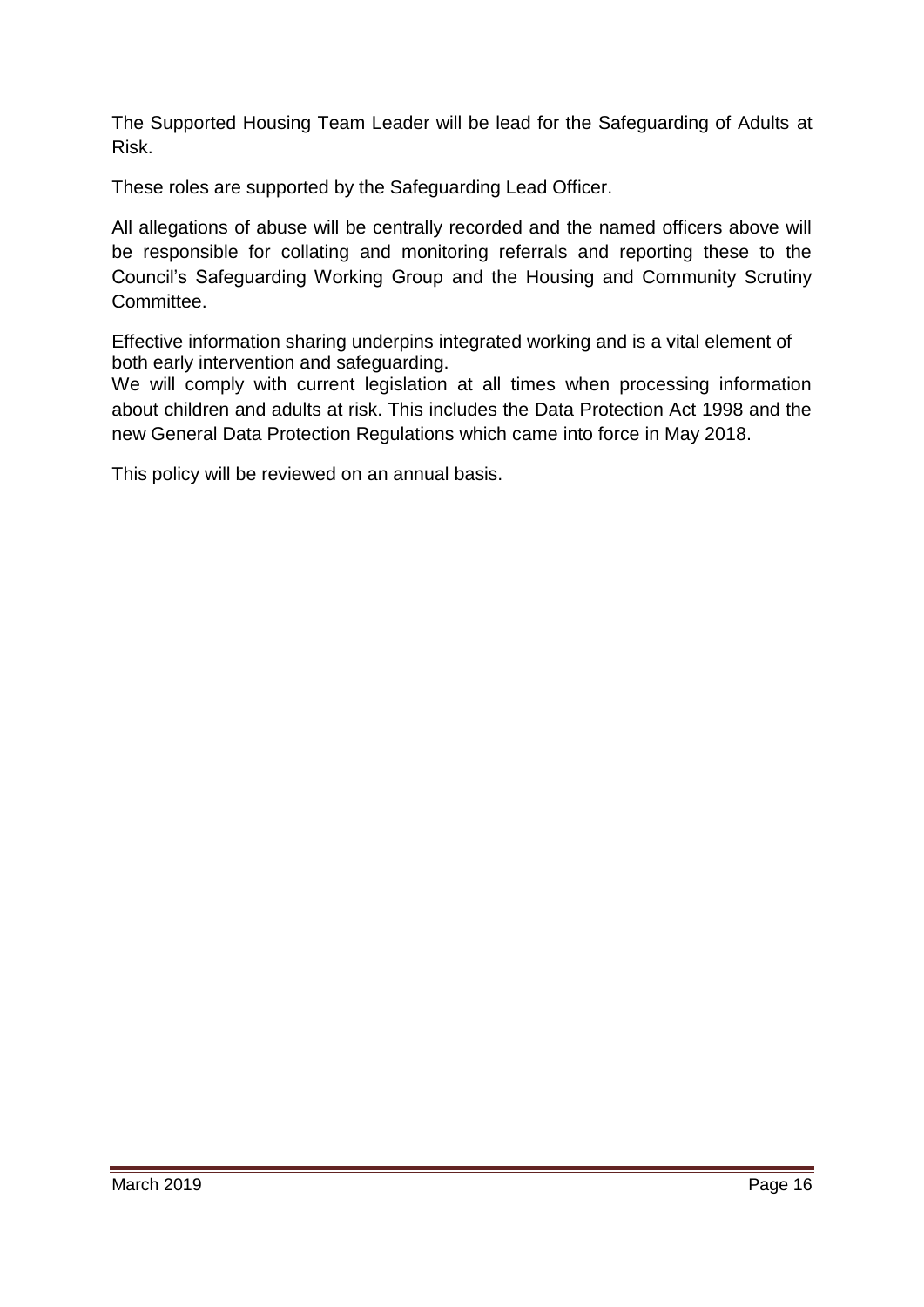## **PART TWO: PROCEDURE**

### **SAFEGUARDING CHILDREN, YOUNG PEOPLE AND ADULTS AT RISK**

### **1. Prevention**

### **1.1 Safe Working Practice**

When dealing with children, young people and adults at risk the corporate codes of conduct /customer care standards of behaviour should always be maintained as it is possible to reduce situations where abuse or allegations of abuse may occur.

As a Member, employee, volunteer, grant funded or contracted service provider (in this document this reference relates to those contracted service providers that have adopted this policy and procedure) you should apply best practice and follow these guidelines:-

- $\div$  Where ever possible, always be publicly open when working with children and young people.
- \* Avoid any situations where you and a child are completely unobserved (encourage an open environment).
- Never leave children and young people unattended whilst they are in your care;
- Wear a name badge, employee identification badge and/or uniform to be easily recognised by children, young people and adults at risk
- \* You must respect the rights, dignity and worth of every person and treat everyone equally within the context of their activity or the service they undertake with the Council.

Members, employees, volunteers grant funded and contracted service providers should never in the course of their duties:

- Engage in rough, physical and sexually provocative games or activities;
- Share a bedroom with a child or young person;
- Allow or engage in any form of inappropriate physical contact;
- \* Allow children or young people to use inappropriate language unchallenged.
- Make sexually suggestive comments to a child or young person even in fun.
- \* Allow allegations made by a child or young person to go unchallenged, unrecorded or not acted upon.
- Do things of a personal nature that a child can do for themselves.
- $\div$  Enter areas designated only for the opposite sex.
- Solicit personal information other than that required for health and safety reasons, such as data required for registration purposes to attend facilities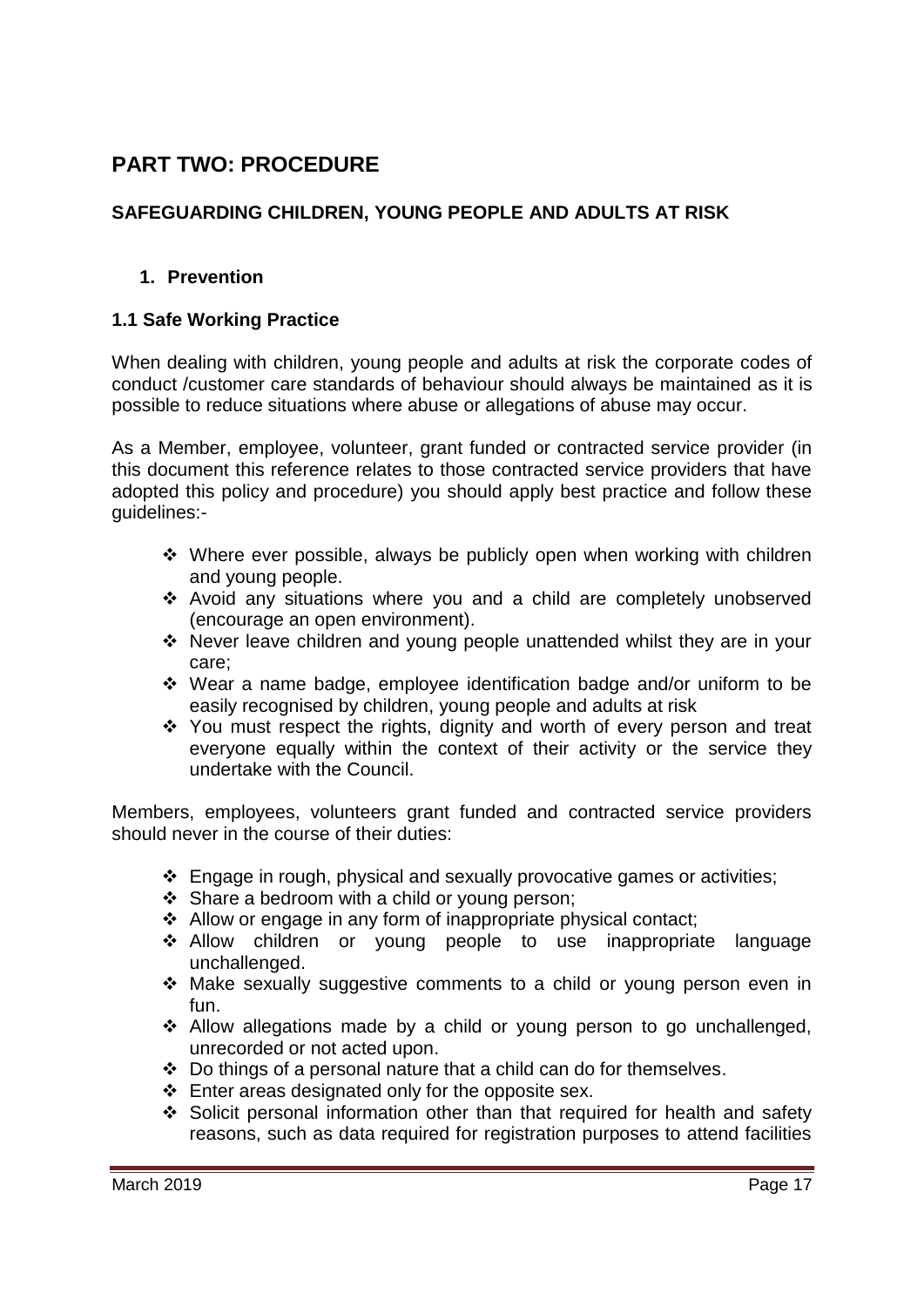or applications for courses etc. on courses. This information must be dealt with in accordance with the requirements of all current Data Protection legislation.

- Become involved in the administration, prompt, storage or ordering of an individual's medication.
- Become involved in any financial transaction with, or on behalf of, a child, young person or adult at risk.
- \* Provide any personal care to an adult at risk. This includes helping them to get dressed.
- Take a child young person or adult at risk in their car.
- Access an individual's property without permission

Occasions may arise where an employee and/or volunteer does things of a personal nature for a child or young person particularly if they are very young or have disabilities. These duties should only be carried out within the boundaries of the role and with appropriate training and with the full understanding and consent of parents/carers and the child/young person involved.

If a child, young person or adult at risk is accidentally injured as a result of your actions, seems distressed in any manner, misunderstands or misinterprets something you have done, such incidents should be reported immediately to your line manager and documented. In the case of children and young people parents/carers should be informed of all incidents.

All Members, employees, volunteers, grant funded or contracted service providers should be aware that they should not be in a situation where they are ever alone with a child and to always have a responsible adult or other children or young people with them in a group.

To be aware they do not:

- $\div$  Spend any time alone with Children and young people away from others.
- When talking to children on your own ensure you can be seen by others.
- \* Take children or young people alone on car journeys, however short.
- $\cdot$  Take children or young people to your home where they will be alone with you.

#### **1.2 Safe working procedures**

Good standards of maintenance, hygiene and safety should be maintained at all times within Council buildings where children, young people and adults at risk use and have access to our services.

In order to support its Health and Safety Policy the Council ensures that general safety arrangement are supplemented by comprehensive safe working procedures within each service area.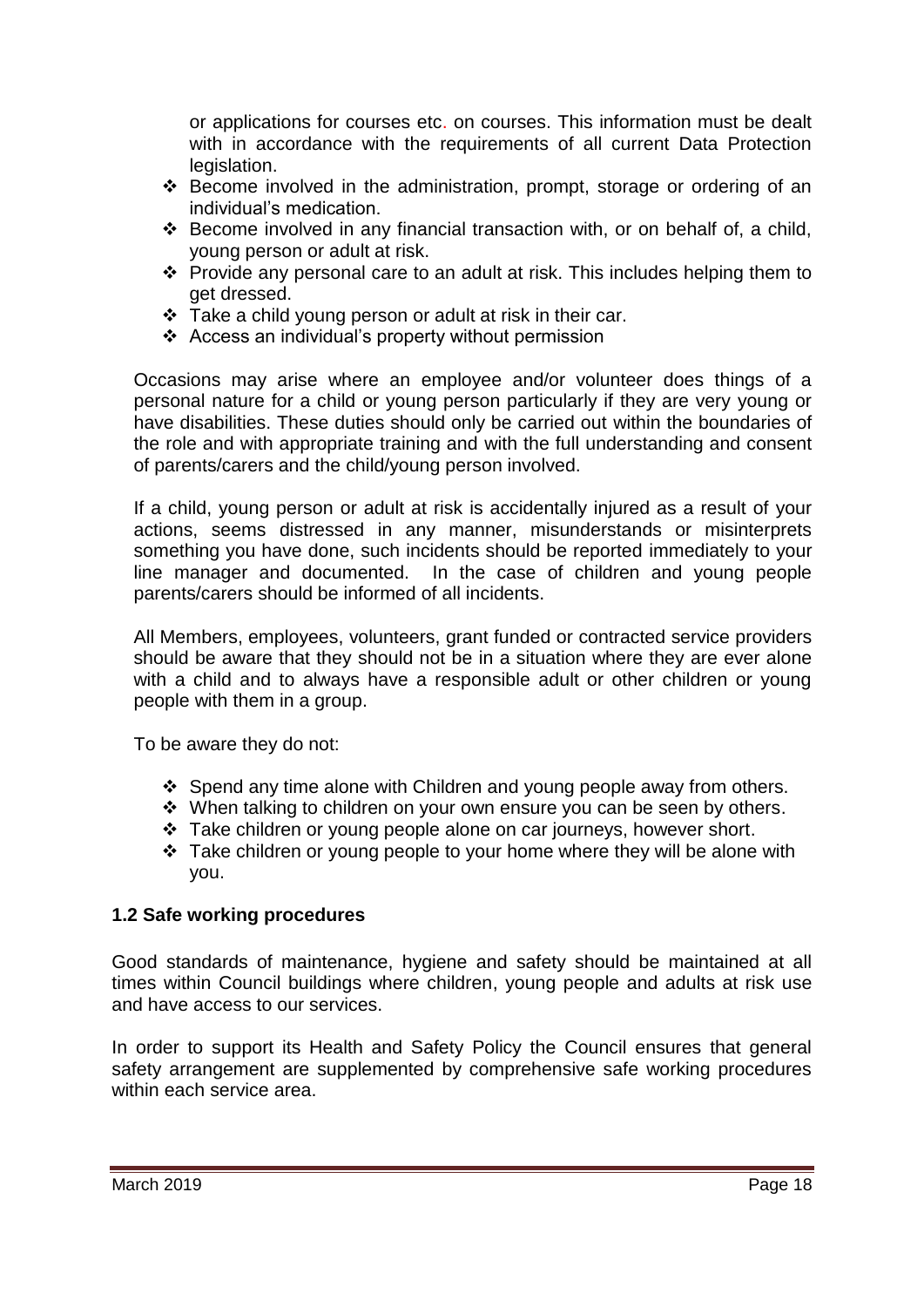Such procedures will incorporate an identification of hazards, assessment of risks, and use of personal protective equipment, training, supervision and safe systems of work. These will be regularly reviewed by responsible officers.

### **1.3 Operational Procedures and Standards**

The safety of children, young people and adults at risk taking part in any meeting/activity and/or organised session on Council premises is paramount. If children, young people or adults at risk are attending Council premises or events without the supervision of a parent/carer/guardian, the following practices must be applied: -

- $\div$  All children and young people must be supervised at all times by an employee or volunteer who has undergone the appropriate DBS disclosure.
- Standard risk assessments are conducted prior to the organisation of any meetings, courses or activities.
- All employees, volunteers, members or contracted services must be aware of the procedure for the arrival and departure at any meeting/activity/course undertaken with the Council and any particular control measures identified in the risk assessment process.
- Any Supervisor or volunteer working with children, young people or adults at risk should familiarise themselves with the emergency evacuation procedures relevant to the area in which they work and take responsibility for those children and young people should an emergency arise.
- A DBS checked employee/volunteer must accompany a child, young person or adult at risk should they wish to leave the main group for whatever reason (e.g. first aid).
- All relevant safety checks must be made on the facilities and equipment prior to the start of each day or session.
- $\div$  Parental consent should be sought see form at appendix 3
- All emergency contact details/medical information must be kept current for each child or young person.
- \* The correct ratio of adults to children and young people should be applied as published in guidelines by Ofsted.

Notwithstanding the above procedures, there will be a need for specific operational procedures relative to each site, service and activity.

### **1.4 First Aid and accidents**

The welfare of children, young people and adults at risk is paramount

For children and young people parental consent for the administration of first aid is not always possible or necessary but without the relevant consent it must be a last resort. See the guidance attached in appendix 6.

For adults at risk first aid should also be seen as the last resort. It is the decision of the individual as to whether or not they would carry out first aid.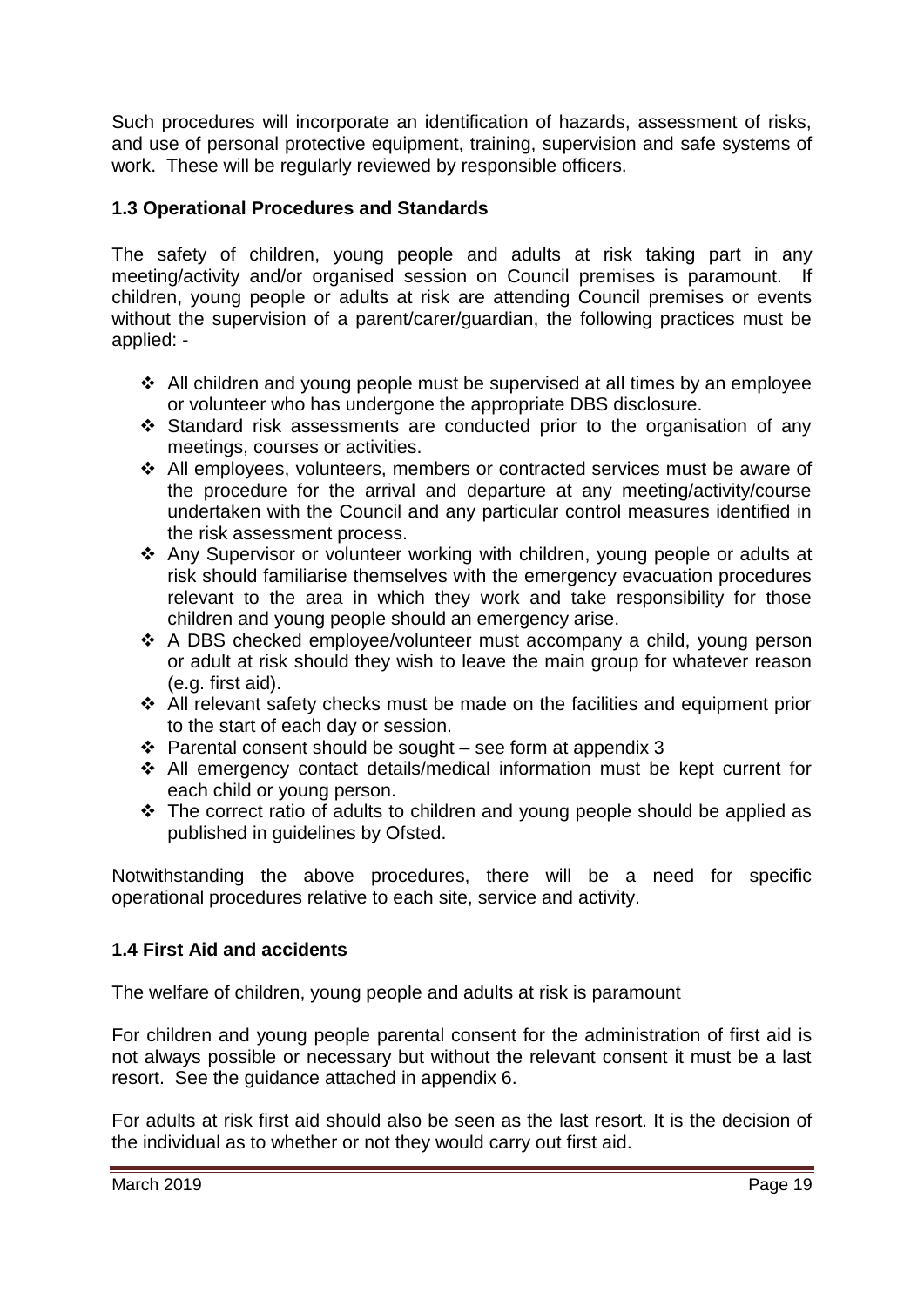All accidents and incidents must be recorded in accordance with the Councils accident reporting procedures.

### **1.5 Photography**

When taking photographs of any child or young person precautionary measures should be taken and the appropriate authority sought from parents or guardians. Measures and a consent form are contained in appendices 4 and 5.

When taking photographs of any adult at risk, consent should be sought.

### **1.6 Off Duty Contact**

Employees, elected Members, volunteers grant funded organisations and contractors must maintain a professional relationship with children, young people and adults at risk during any off-duty contact, continuing to follow the guidelines and policies set out for contact during work and where relevant should adhere to the ICT usage guidance as detailed in Appendix 7

### **1.7 Breach of safe working practice and procedures**

Dacorum Borough Council takes its responsibility very seriously. Employees who breach any of the code above will result in investigation and may be a matter of disciplinary action which could lead to dismissal and the possibility of criminal investigation where there is evidence of illegal activity. Where an investigation results in dismissal the Disclosure and Barring Service will be informed where relevant.

Volunteers in breach of the above will have their services terminated with immediate effect. Where there is evidence of illegal activity, the volunteer will be reported to the relevant authorities and may face criminal investigation.

If a Member does not adhere to the policy, there may be grounds for reporting their behaviour to the Standards Committee, who may require an investigation under the Member Code of Conduct. Where there is evidence of illegal activity, the Member will be reported to the relevant authorities and may face criminal investigation.

## **2. Recognise, Respond, Refer**

### **2.1 Recognise - How?**

It is not the role of any Member, employee, and volunteer, grant-funded or contracted service provider to take individual responsibility for deciding whether or not abuse is actually taking place. However, there is a responsibility to protect children, young people and adults at risk by referring concerns to the appropriate agency.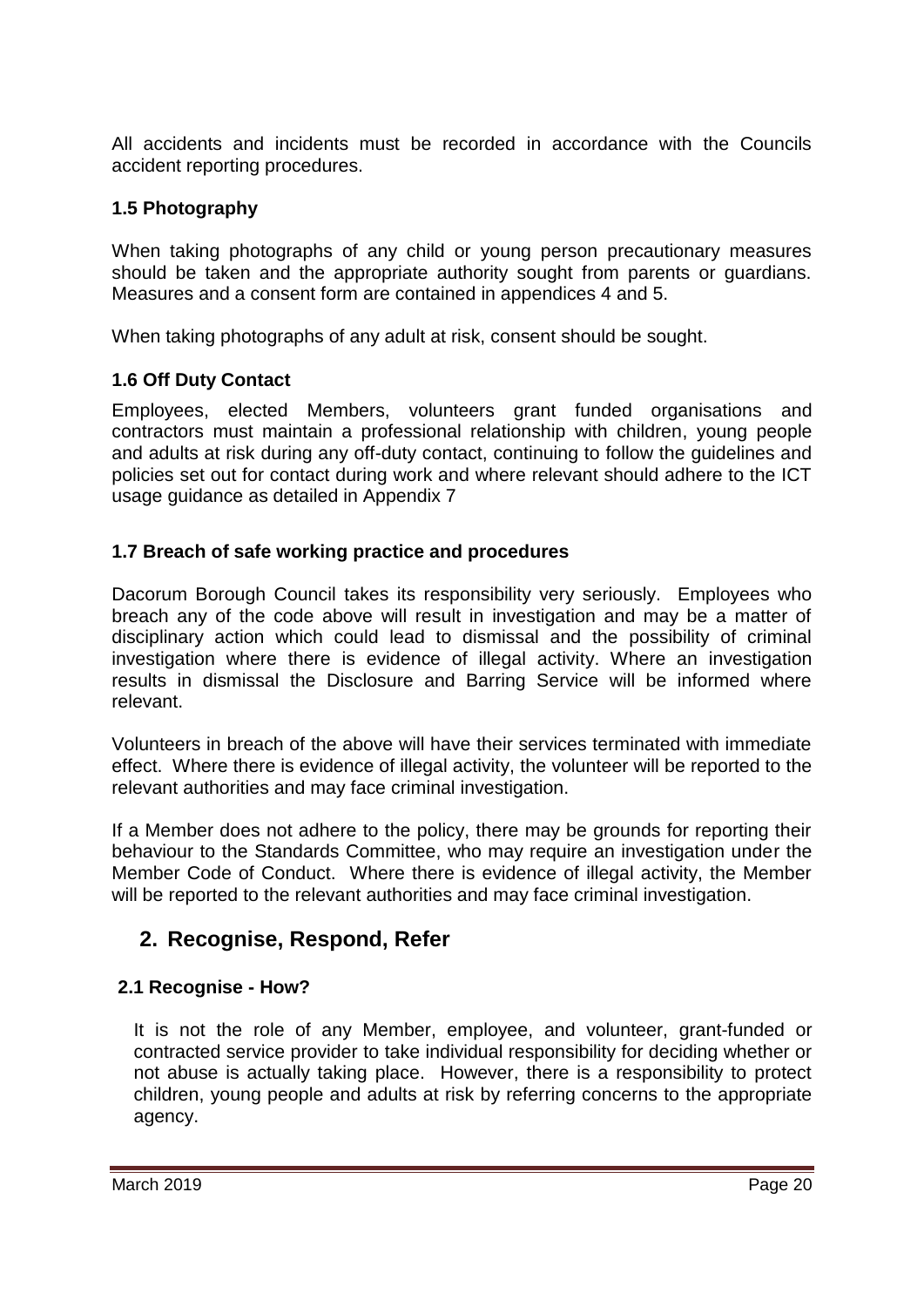This procedure for reporting a concern or allegation informs all Dacorum Borough Council, Members, employees, volunteers, grant funded or contracted service providers (that have adopted this policy and procedures) of the actions they should take if they have concerns about, or encounter, a case of alleged or suspected abuse of a child, young person or adult at risk.

Recognising a safeguarding concern can also relate to the environment that a child, young person or adult at risk is living in and this is often referred to as neglect. Visiting Officers may have concerns about what they see when carrying out an inspection or home visit to a property or whilst carrying out their duties.

Some of the more obvious signs of abuse, neglect or bullying could be:

- Unexplained bruising, marks or injuries on any part of the body
- Bruises which reflect hand marks or fingertips (from slapping or pinching)
- ❖ Cigarette burns
- ❖ Bite marks
- ❖ Constant hunger, sometimes stealing food
- ❖ Constantly dirty or smelly condition
- $\div$  Inappropriate dress for conditions
- $\div$  Fear of parents or carers being approached for explanations
- ❖ Aggressive behaviour or severe temper outbursts
- ❖ Flinching when approached or touched
- ❖ Reluctance to get changed, for example long sleeves in hot weather
- Neurotic behaviour e.g. Rocking, hair twisting
- $\div$  Being unable to play or withdrawing from social situations
- $\div$  Fear of making mistakes
- ❖ Self-harm
- Sudden or unexplained changes in behaviour e.g. becoming aggressive or withdrawn
- $\div$  Fear of being left with a specific person or group of people
- Sexual knowledge which is beyond their development age
- Sexual drawings or language
- Saying they have secrets they cannot tell anyone about
- Not allowed to have friends or socialise with others
- $\div$  Neglect unacceptable living conditions

#### **2.2 Child Sexual Exploitation**

In addition to the above the following signs can be a sign of child sexual exploitation which can take place up to the age of 18 years old.

- ❖ Regularly going missing from home
- ❖ Truancy from school
- Friends with significantly older people
- Being collected from home or school by people you don't know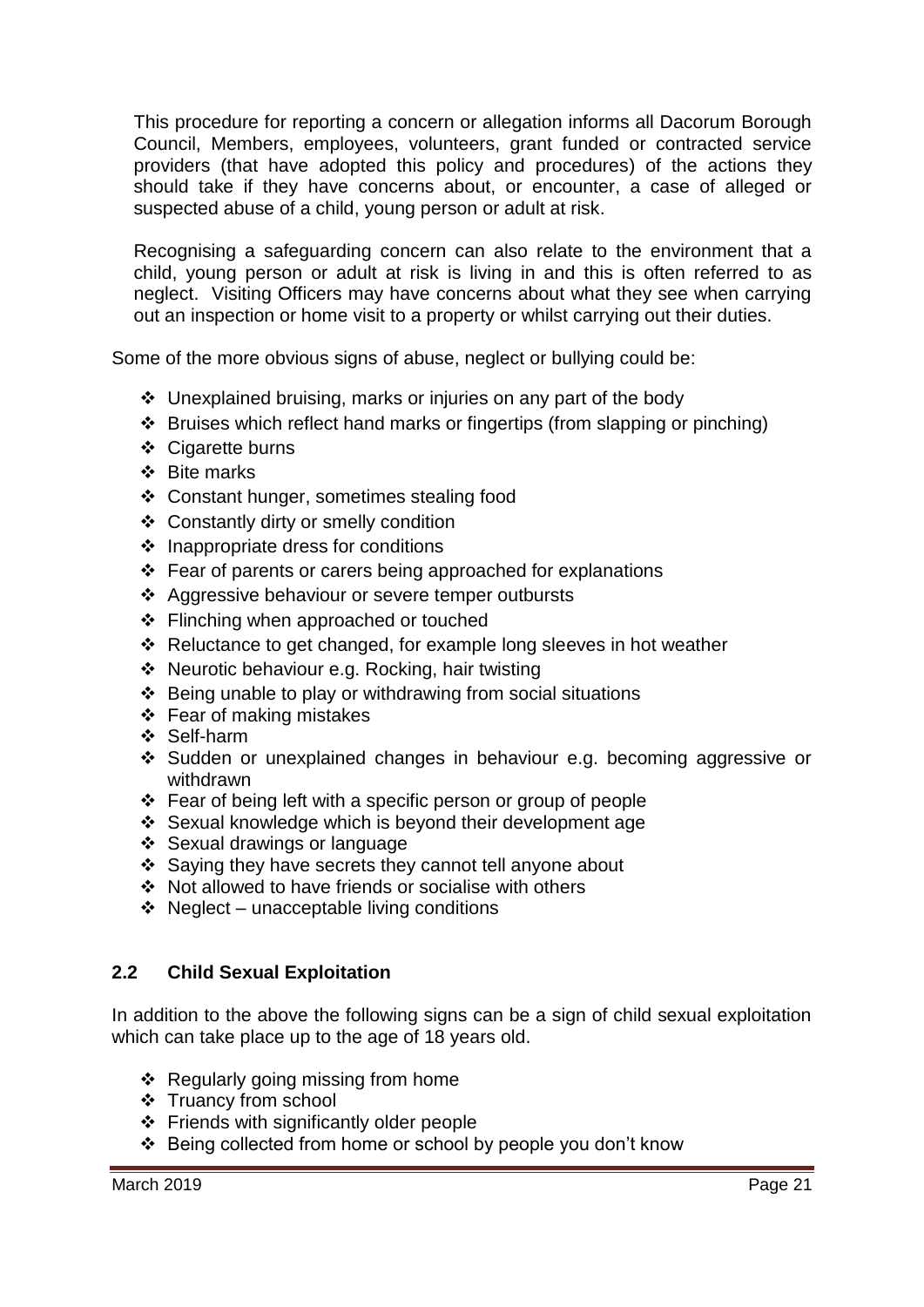- Unexplained injuries of bruising
- Unexplained gifts or money
- Secretive mobile phone use
- Sexually transmitted infections
- Associating with other young people who are vulnerable or are known to be involved in sexual exploitation
- Drug or alcohol misuse
- Evidence of sexual bullying or vulnerability through the internet or social networking
- ❖ Self-harming
- ❖ Suicide attempts
- ❖ Overdosing
- $\div$  Eating disorders

Tackling Child Sexual Exploitation and 'Say Something If You See Something' are national campaigns. Safeguarding Children and Young People from Sexual Exploitation, HM Government 2009 tells us "Sexual exploitation is not limited to particular geographical areas and all Local Safeguarding Children Boards should assume it is an issue in their area".

#### **2.3 Forced Marriage and Honour Based Abuse**

The honour code to which forced marriage and honour based abuse refers to is usually set at the discretion of male relatives and girls or women who do not abide by the 'rules' are then punished for bringing shame on the family. Infringements may include a woman or girl having a boyfriend; rejecting a forced marriage; pregnancy outside of marriage; interfaith relationships; homosexualityperceived inappropriate dress or make-up and even kissing in a public place. Crimes of honour do not always include violence, it can occur in many forms including:-

- domestic abuse/assault
- Attempted/ conspiracy to commit murder
- Manslaughter
- Procuring an abortion
- Encouraging or assisting suicide
- threats of violence
- sexual or psychological abuse
- forced marriage
- being held against their will

**It is very important that you do not speak to any family members if you have concerns about forced marriage or honour based abuse. You should speak to the designated officer immediately**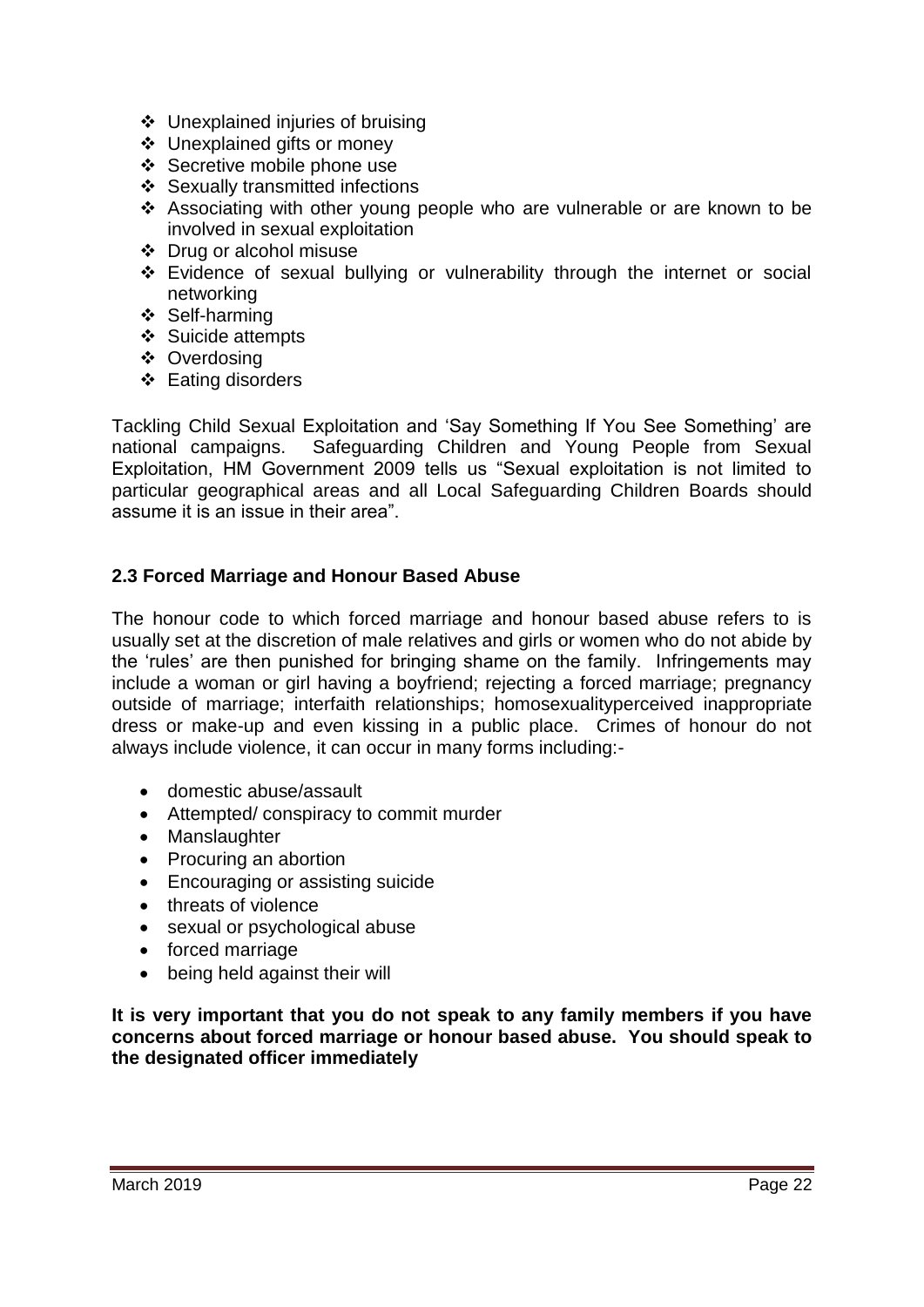### **2.4 Female Genital Mutilation**

The FGM Act 2003 was amended by the Serious Crime Act 2015 and it introduces a mandatory reporting duty which requires regulated health and social care professionals and teachers in England and Wales to report 'known' cases of FGM in under 18s which they identify in the course of their professional work to the police.

'Known' cases are those where either a girl informs the person that an act of FGM – however described – has been carried out on her, or where the person observes physical signs on a girl appearing to show that an act of FGM has been carried out and the person has no reason to believe that the act was, or was part of, a surgical operation within section 1(2)(a) or (b) of the FGM Act 2003.

Members, employees, volunteers and grant funded or contracted service providers are not subject to this mandatory duty but this policy expects them to follow the duty as a matter of good practice and any concerns should be reported to the designated officer.

#### **2.5 Prevent – Radicalisation and Violent Extremism**

Radicalisation is defined as the process by which people come to support terrorism and violent extremism and, in some cases, to then participate in terrorist groups.

Children, young people and adults at risk are vulnerable to exposure to or involvement with groups or individuals who advocate violence as a means to a political or ideological end. Examples of extremist causes that have used violence to achieve their ends include animal rights, the far right and international terrorist organisations such as so called Islamic State (IS).

Children, young people and adults at risk can be drawn into violence or they can be exposed to the messages of extremist groups by many means. These can include family members or friends, direct contact with groups and organisations or, increasingly through the internet. This can put a young person at risk of being drawn into criminal activity and has the potential to cause significant harm.

Work to safeguard children and adults, providing early intervention to protect and divert people away from being drawn into terrorist activity, is at the heart of the revised *Prevent* strategy. Channel is a national programme which forms part of Prevent and further information can see obtained from the link below.

#### **[Channel Guidance](http://www.npcc.police.uk/documents/TAM/2012/201210TAMChannelGuidance.pdf)**

Potential indicators identified in the Channel guidance include: -

- Use of inappropriate language
- Possession of violent extremist literature
- ❖ Behavioural changes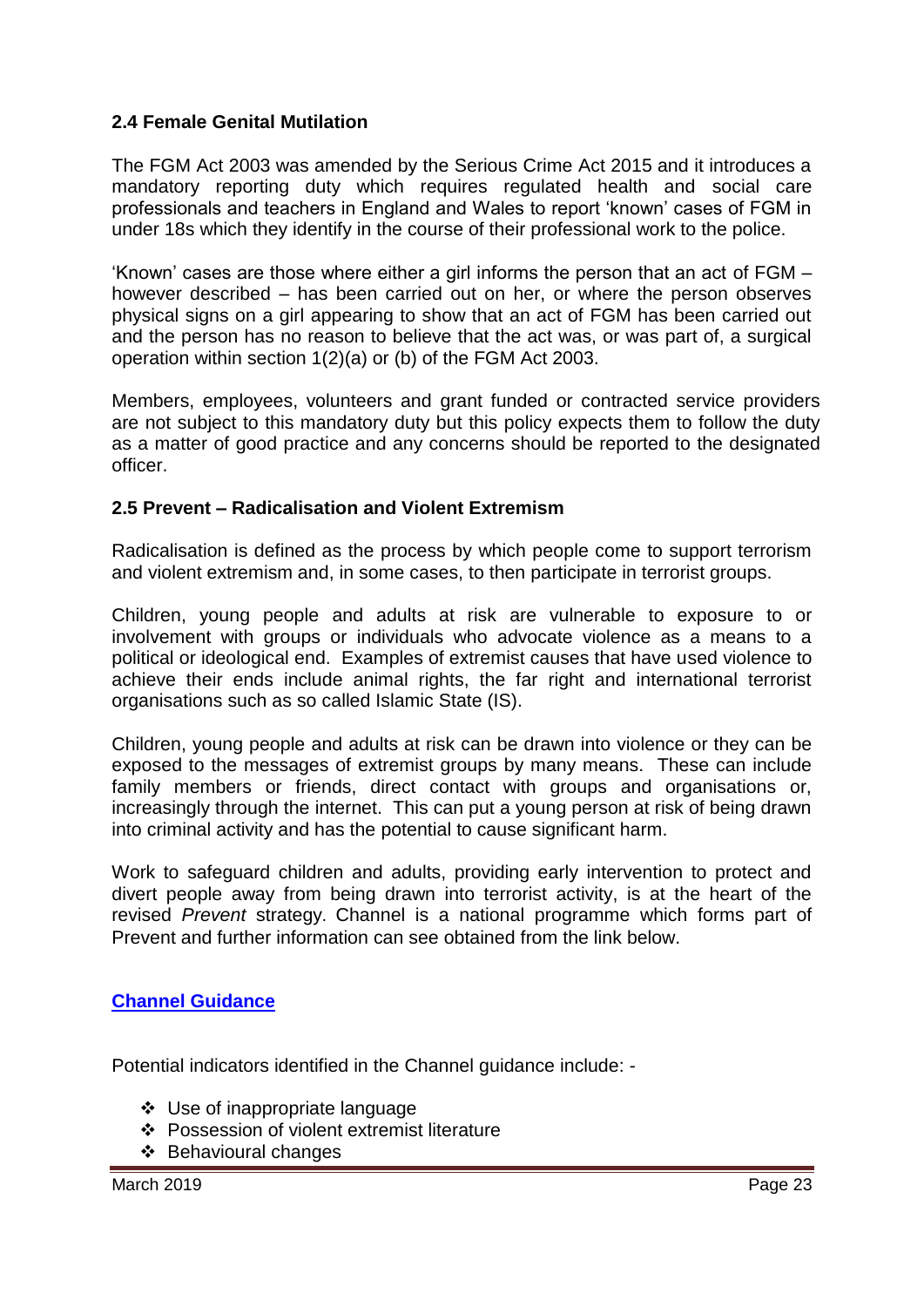- $\div$  The expression of the extremist views
- \* Advocating violent actions and means
- ❖ Association with known extremists
- $\div$  Seeking to recruit others to an extremist ideology

#### **2.6 Financial abuse – Adults at risk**

There is no statutory definition of financial abuse; however *No Secrets* published by the department of health defines financial abuse as the following:

*"Financial or material abuse, including theft, fraud, exploitation, pressure in connection with wills, property or inheritance or financial transactions, or the misuse or misappropriation of property, possessions or benefits"* (DH/Home Office, 2000)'

Indicators of financial abuse can include:

- ❖ Missing personal possessions
- Unexplained lack of money or inability to maintain lifestyle
- Unexplained withdrawal of funds from accounts
- Power of attorney or lasting power of attorney (LPA) being obtained after the person has ceased to have mental capacity
- Failure to register an LPA after the person has ceased to have mental capacity to manage their finances, so that it appears that they are continuing to do so
- $\div$  The person allocated to manage financial affairs is evasive or uncooperative
- The family or others show unusual interest in the assets of the person
- Signs of financial hardship in cases where the person's financial affairs are being managed by a court appointed deputy, attorney or LPA
- Recent changes in deeds or title to property
- $\div$  Rent arrears and eviction notices
- A lack of clear financial accounts held by a care home or service
- Failure to provide receipts for shopping or other financial transactions carried out on behalf of the person
- Disparity between the person's living conditions and their financial resources, e.g. insufficient food in the house
- Unnecessary property repair

### **2.7 Modern Slavery and Human Trafficking**

There are a wide range of indicators relating to modern slavery and human trafficking which can be found on the link below.

If a member of staff has any concerns about any matter related to slavery they should discuss it with the designated officer as there is a duty for them to notify to home office and a structured procedure to follow.

### **Modern Slavery - [Guidance for frontline staff](https://www.gov.uk/government/publications/victims-of-human-trafficking)**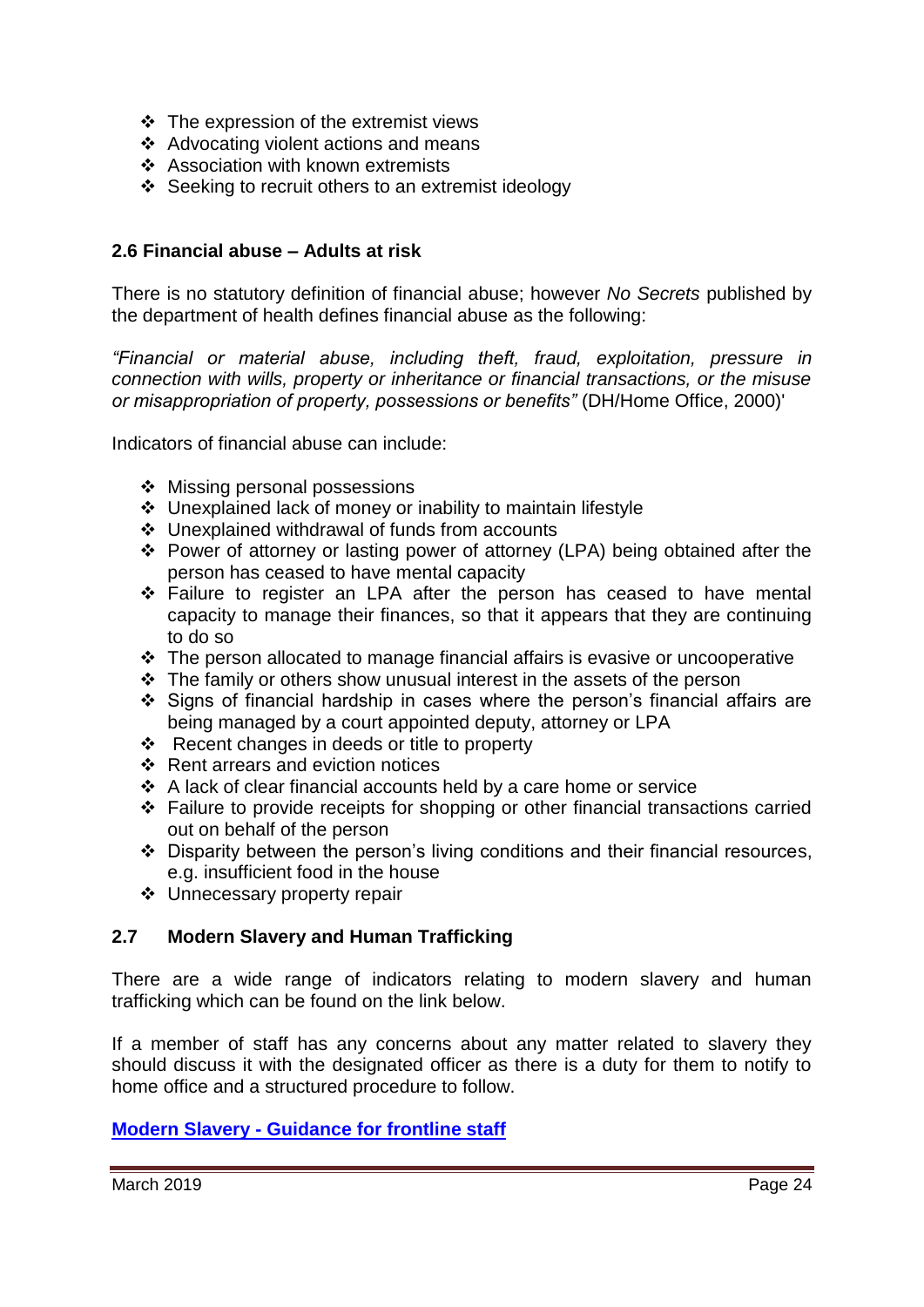### **2.8 Dealing with threats of suicide**

The underlying causes of suicidal feelings are likely to be a complex mix of personal and social factors and fortunately not something that is a normal part of the usual working day.That said there are occasions when officers are confronted with a statement from an individual that they intend to harm themselves or take their own life.

Some residents/customers/service users are already accessing support from us or other agencies but if a person tells you that they are going to, or feel like they are going to, take their own life then we should deal with them by: -

- 1. Taking their statement seriously
- 2. Asking if they are receiving any support i.e GP, CPN, mental health team or any other agency and recording the details.
- 3. Asking if there is family support and if so who they are and their contact details.
- 4. Giving them the number of the Samaritans and telling them we will be contacting the police.
- 5. If the threat is considered or believed to possibly be genuine informing the local police (tel:101) who have the resources to check that they are OK at an immediate level
- 6. Completing the attached form and sending it to the Resident Services Team so they can assist where appropriate.

If a threat of suicide is received initial action should be taken and then a suicide form completed and forwwarded to the safeguarding mailbox. The safeguarding team will make a decision on any further referral that may be required.

Further guidance and form available at

**[Suicide threat guidance and reporting](http://dennis/Docs/Documents/Forms/AllItems.aspx?RootFolder=%2FDocs%2FDocuments%2FHealth%20and%20Wellbeing%2FMental%20Health%20First%20Aid%20%28MHFA%29%2FSuicide%20Guidance%20Notes&FolderCTID=0x012000C990015FAD2BBD4D8D6DBCF9CAE03911&View=%7B8E3311E3%2D1A55%2D48AE%2D91C5%2DF86E41D6816D%7D&InitialTabId=Ribbon%2EDocument&VisibilityContext=WSSTabPersistence)**

**If you have any concerns about any situation or a discussion with a child, young person or adult at risk always speak to your Designated Safeguarding Officer or a Lead Safeguarding Officer – see Appendix 1 for contact details. Remember it is not your responsibility to make any decisions or investigations – it is your responsibility to respond and refer by discussing with a Designated Officer.**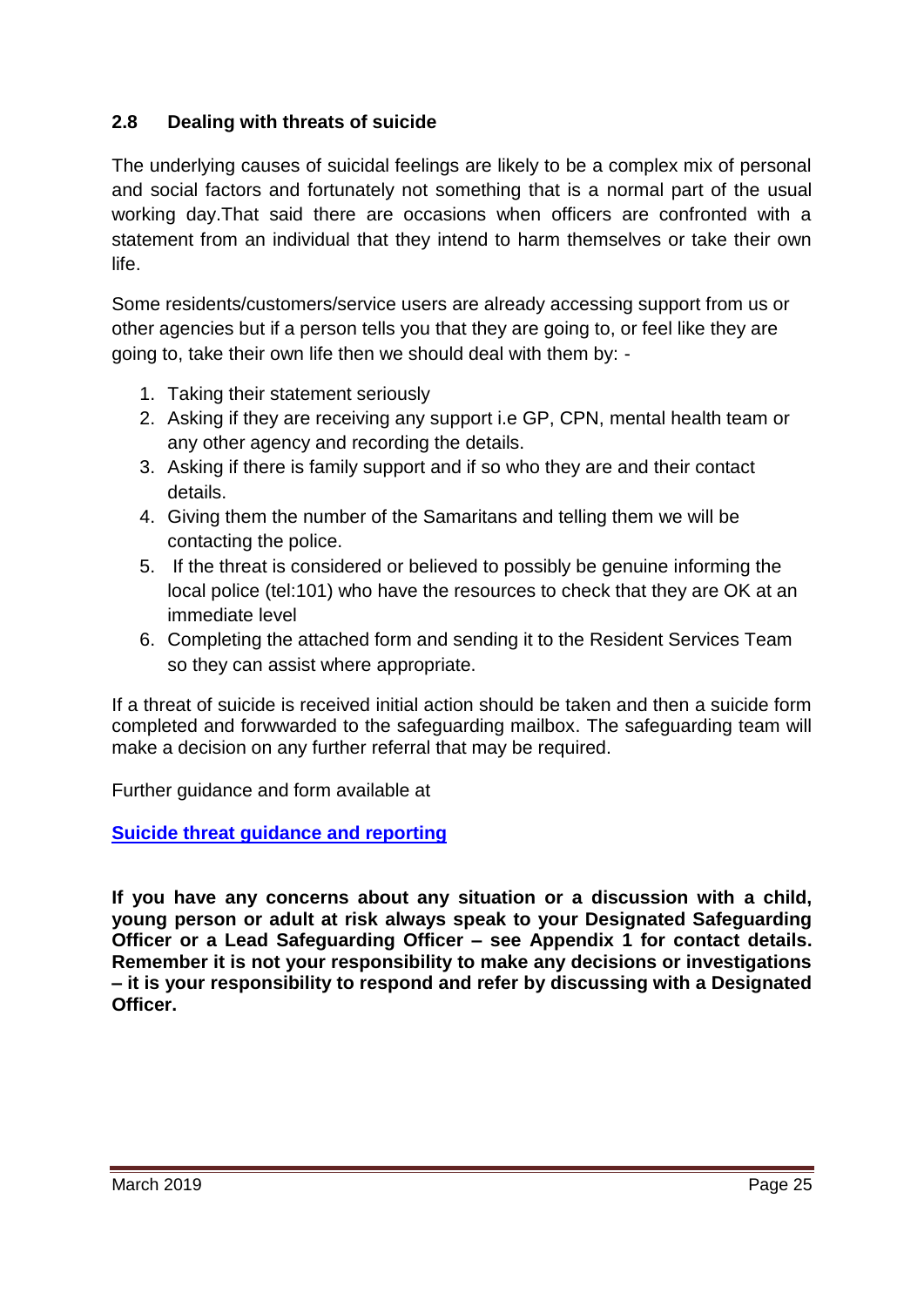### **3. Respond and refer – How?**

#### **To a child, young person or adult at risk disclosing**

Children, young people and adults at risk who are being abused will only tell people they trust and with whom they feel safe. By listening to, and taking seriously what a child, young person or adult at risk is telling you, you will already be helping to protect them.

Create a safe environment by:

- $\div$  Staying calm and not rushing into actions that may be inappropriate.
- \* Confirming you understand how difficult it must have been to confide in you and that they have done the right thing.
- \* Reassuring the child, young person or adult at risk and stressing he/she is not to blame.
- Listening to what the child, young person or adult at risk tells you, show you are taking what is being said seriously.
- Where possible remain in view, do not go somewhere on your own.
- Be honest and do not make promises you cannot keep. Explain you will have to tell other people in order to stop what is happening;
- Ensure you are quite clear about what the child, young person or adult at risk says so you can pass it on to the professionals. Use open questions to encourage them to use their own words but do not press for detailed information.

#### **NB The law is very strict and an abuse case can be dismissed if it appears the child/young person has been led or words have been suggested.**

Record exactly what the child, young person or adult at risk has said to you, on an incident referral form (Appendix 2) as soon as possible after the incident. As far as possible use the child, young person or adult at risk own words. Stick to the facts and do not give your opinion and record:

- The individuals name, address, date of birth.
- $\div$  The nature of the allegation.
- $\div$  A description of any visible bruising or other injuries.
- Your observations (e.g. a description of the individual's behaviour and physical and emotional state).
- Exactly what the child, young person or adult at risk has said and what you said. Record the account of what has happened and how any bruising or other injuries occurred.
- Any action you took as a result of your concerns (e.g. who you spoke to and resulting action, including any contact with your immediate line manager, internal protection officer). Where possible include names, addresses and telephone numbers;
- Sign and date what you have recorded.
- $\div$  The form should then be given to the appropriate designated officer for the safeguarding of children, young people and adults risk in the first instance.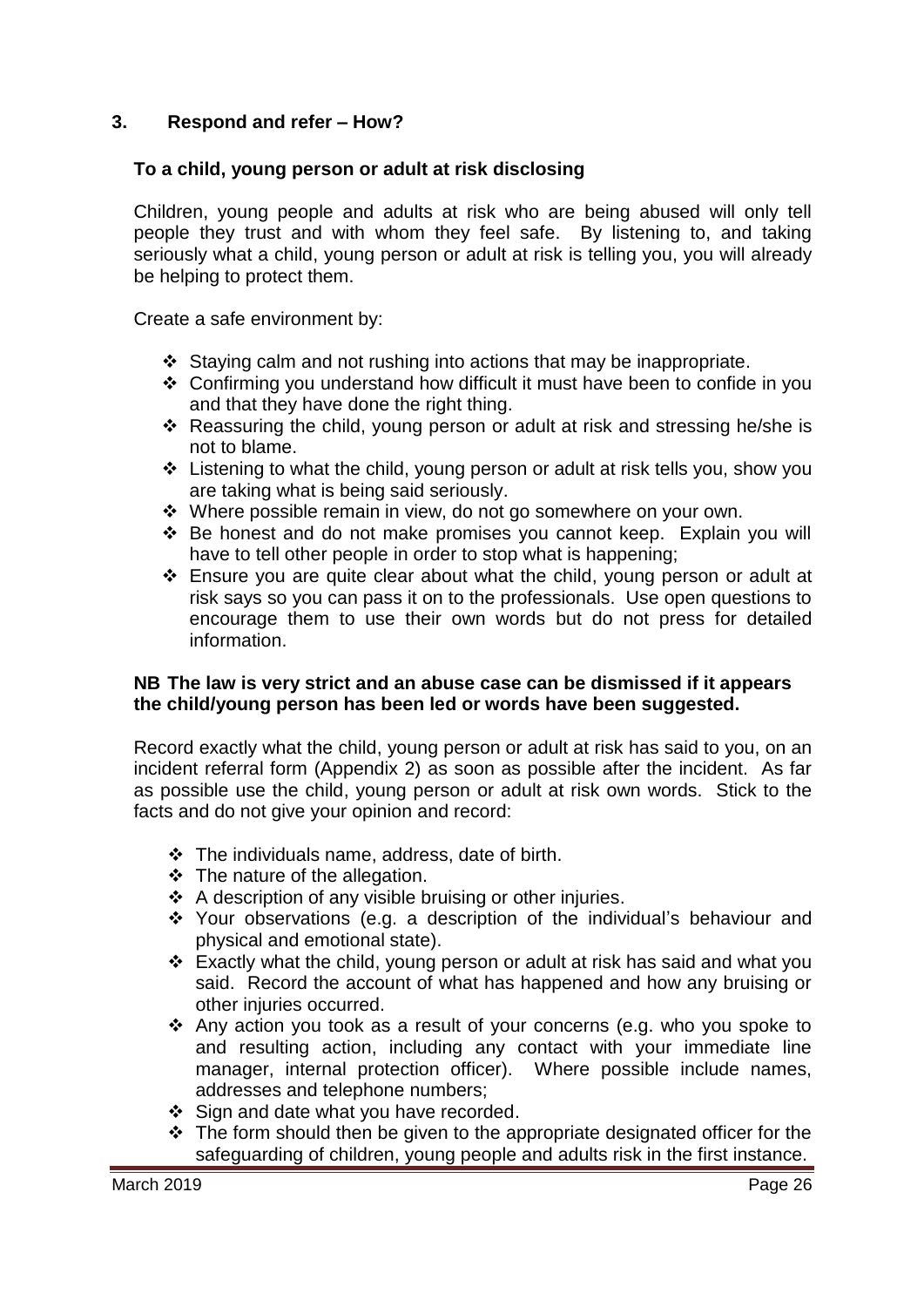**Do not** take sole responsibility – consult the designated officer in your service area or in their absence one of the designated lead officers should be contacted as detailed in appendix 1.

Where there are concerns regarding child sexual exploitation or radicalisation always discuss with the designated Lead Officers or the Community Safety Partnership Co-ordinator (see Appendix 1 for contact details).

**NB: In determining your actions, remember that only experienced and specifically qualified and trained professionals should deal with cases or suspicions relating to abuse. Your role is to recognise, respond and refer to your designated officer. See appendix 1 for contact details.**

**All referrals must be reported to the Designated Lead Safeguarding Officers in the Resident Services team via the Safeguarding email address – [safeguarding@dacorum.gcsx.gov.uk](mailto:safeguarding@dacorum.gcsx.gov.uk) for recording, monitoring and reporting purposes.**

#### **4. Allegations against members, employees, volunteers or contracted service providers.**

Should an employee, elected member, volunteer or contracted service provider become aware of an allegation (against a colleague) of an incident of abuse taking, or having taken place, it is vital that the following procedures are followed:

- $\cdot$  Take the allegation seriously. It is your duty to consider any allegation to be potentially dangerous to the child/young person or adult at risk and therefore report it
- $\div$  Make a written record on an incident referral form (Appendix 2) of any details of which you are aware, as part of your report.
- $\div$  Do not approach the alleged perpetrator or the alleged victim yourself.
- Report the allegation to your designated officer or to the Lead Safeguarding Officer by completing the referral form giving details of the allegation, how you became aware of it and any other relevant details and email it to the [safeguarding@dacorum.gcsx.gov.uk](mailto:safeguarding@dacorum.gcsx.gov.uk) mailbox.
- Referrals to the Hertfordshire Safeguarding team should be made on their form which can be found on the Council's Document Centre under the Safeguarding heading and sent to the Protected Referrals email address.
- $\cdot$  In a case where your manager may be involved, report it to the Lead Safeguarding Officer, Group Manager – Resident Services, directly and/or the Group Manager for People who is the senior officer for Human Resources. It is likely that they will need to get advice and support from the Local Authority Designated Officer (LADO) at Hertfordshire County Council (contact details appendix 1).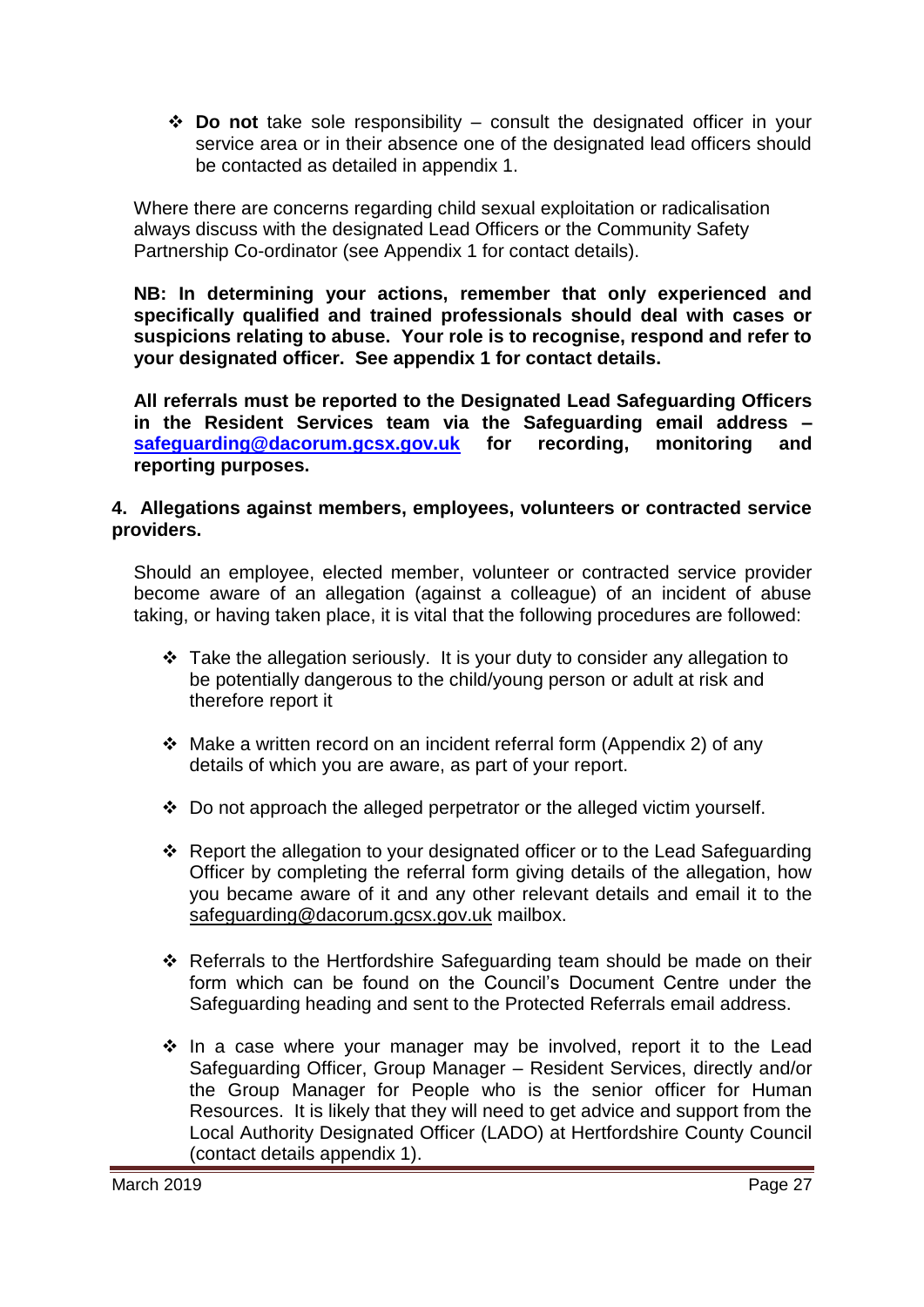**Do not judge or investigate**. As an employee, elected member, volunteer or contracted service provider it is important not to lose focus of your role. By reporting an allegation quickly, any necessary investigations and/or judgement can then be made by trained professionals;

It is paramount that you maintain confidentiality throughout this whole process. It is extremely important that any allegations are not discussed (unless absolutely necessary and only with specified persons) as any breaches could be damaging to both the alleged perpetrator, the child/young person and to any investigation that may follow.

Once the incident has been reported to the designated officer or Lead Safeguarding Officer they will inform Human Resources and the report will be suitably investigated. The Council's Conduct Procedure will be followed and, where appropriate, other relevant agencies such as the police and/or the Disclosure and Barring Service will be informed

### **5. Dealing with other allegations**

Should an employee, elected Member, volunteer or contracted service provider be informed by a third party that an incident of abuse may be occurring the procedure outlined above will apply. In no circumstances should you attempt to contact the alleged victim or the alleged perpetrator yourself. Your role is to recognise and report any concern to your designated officer or to one of the Lead Safeguarding Officers.

### **6. ICT including Internet and email**

The Adventure Playgrounds have a specific policy on e-safeguarding which relates to the children and young people who are service users which is visible to them and reviewed on a regular basis.

For Dacorum Borough Council systems please refer to Dacorum Borough Council's IT policies and refer any concerns to the designated Safeguarding Officers.

### **7. Complaints**

Complaints about general service issues should be dealt with through the Council's corporate complaints procedures. Any complaint that makes a specific reference to concerns about a specific child, young person or adult at risk and their welfare should be dealt with through the safeguarding procedure in the first instance. Where it is not clear where the responsibility lies the matter should be referred to one of the designated Lead Safeguarding Officers who will advise. (contact details on appendix 1)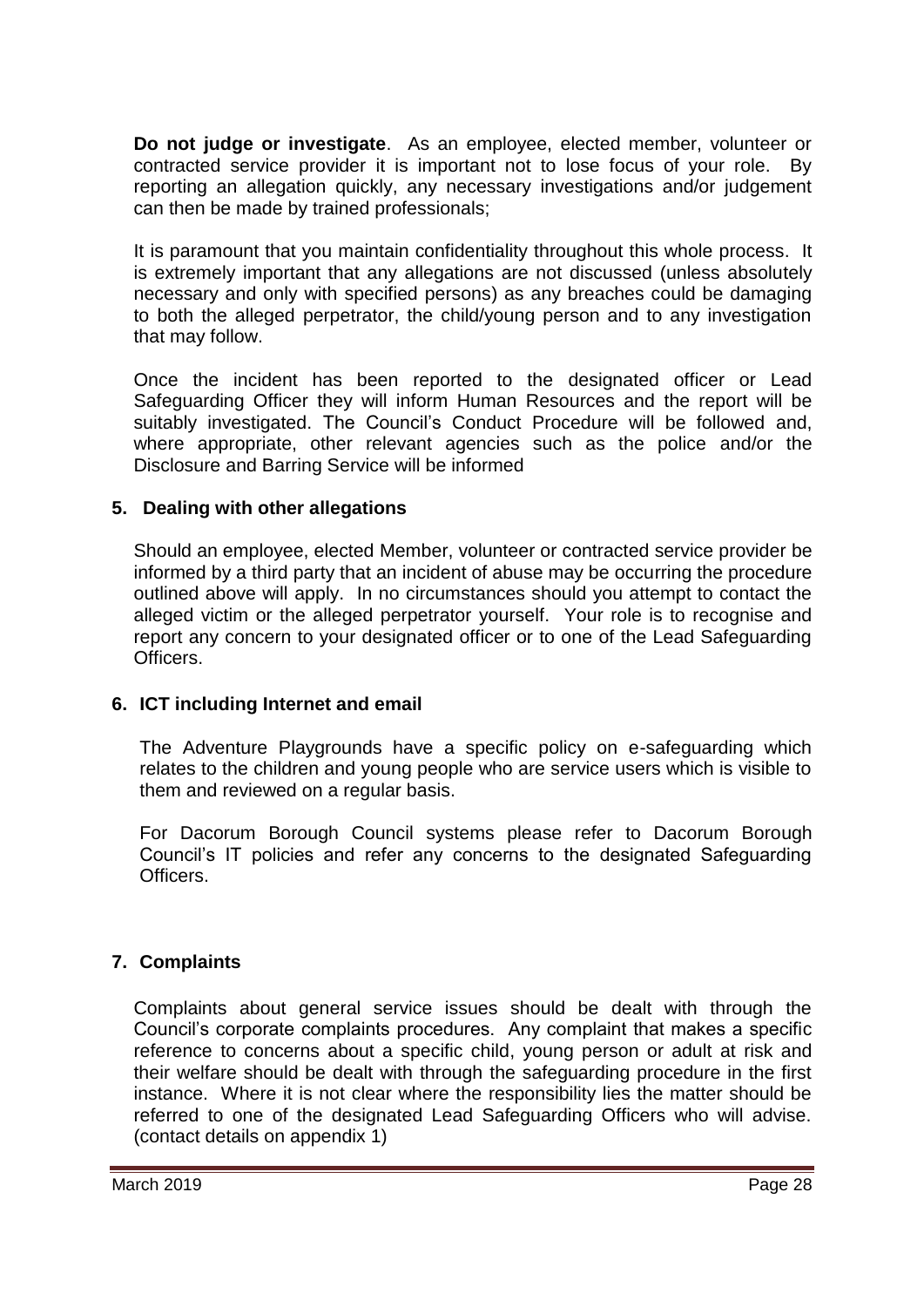#### **8. Dealing with malicious accusations**

Reports found to be malicious about an employee(s) and/or serious and/or persistent abuse of these safeguarding policies and procedures by relevant persons will not be tolerated and will be dealt with through Dacorum Borough Council's Human Resources Policies and procedures. If there is evidence of illegal actions the Police will be informed.

#### **9. Confidentiality**

When dealing with any case/suspicion/allegation relating to abuse, confidentiality is of the highest importance as any breaches can have severe consequences and the protection of the persons involved is paramount.

It is important that only those persons who need to know are given the relevant information to protect the rights of the victim and alleged perpetrator. Employees, Members, volunteers and contracted service providers **must not:**

- Discuss any allegation of abuse of bullying, substantiated or not, with anyone from Dacorum Borough Council other than a designated Safeguarding Officer, Lead Safeguarding Officer or Director.
- Discuss any allegations of abuse or bullying, substantiated or not, with any member of an external agency, other than as part of a formal investigation.
- Discuss any allegation of abuse or bullying, substantiated or not, with any other interested party, including parents, carers and relatives of the child, or young person without the express permission of the person with overall responsibility for the investigation. This person may be part of the Hertfordshire Safeguarding Team.

This does not exclude any employee from the need or right to consult with a solicitor, trade union representative or other bona fide legal adviser.

#### **Please make yourself aware of the Council's Whistle Blowing Policy document which is available on the intranet / Dennis.**

#### **10. Sharing of information**

Employees, Members, Volunteers, grant funded or contracted service providers may be anxious about the legal and ethical restrictions on sharing information, particularly with other agencies. However, the sharing of information for the purposes of safeguarding and promoting the welfare of children, young people and adults at risk is essential. In many cases it is only when information from a range of sources is put together that a risk of harm can be seen.

The main legal gateways for disclosure of information are:

- Common law duty of confidence
- Human Rights Act 1998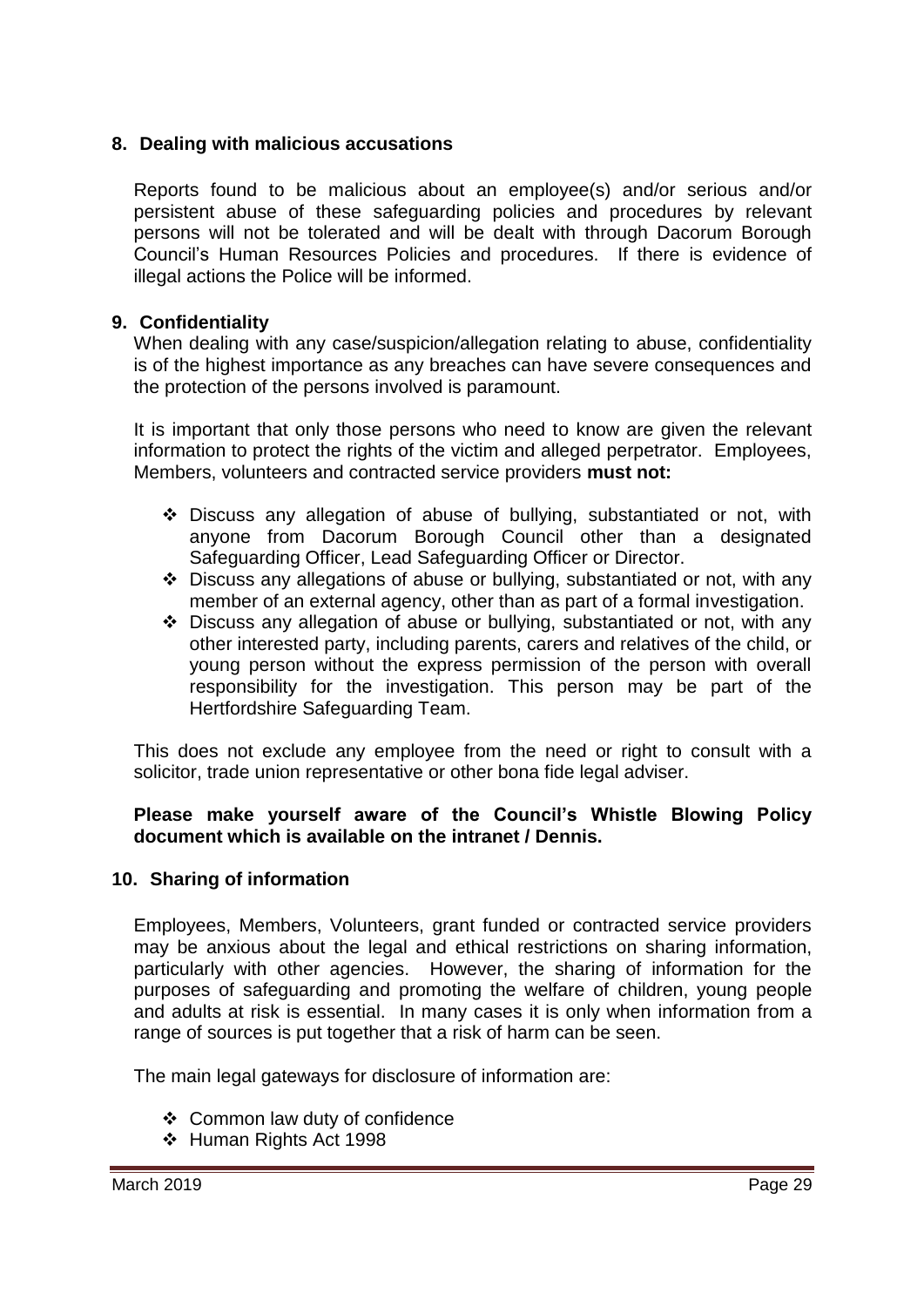- Data Protection Act 1998
- Crime and Disorder Act 1998
- The General Data Protection Regulation (GDPR) (Regulation (EU) 2016

Each of these areas needs to be considered separately. Other statutory provisions may also be relevant but in general the law will not prevent you from sharing information with other practitioners if:

- $\div$  Those likely to be affected consent
- The public interest in safeguarding the child or young person's welfare override the need to keep the information confidential
- Disclosure is required or necessary under a court order or other legal obligation.
- $\div$  It is for the prevention or detection for crime and disorder.

Sections 27 and 47 of the Children Act 1989 enables local authorities to request help from specified authorities (other local authorities, education authorities, housing authorities, NHS bodies) and place an obligation on those authorities to co-operate. A request could be for information in connection with an s17 assessment or an s47 enquiry. Neither provision would require an unjustified breach of confidence. But an authority should not refuse a request without considering all the circumstances.

Clause 45 of the Care Act 2014 focuses on 'supply of information'. This relates to the responsibilities of others to comply with requests for information from the safeguarding adults' board.

The statutory guidance to the Care Act emphasises the need to share information about safeguarding concerns at an early stage; information-sharing agreements or protocols should be in place.

Designated adult safeguarding managers in the local authority and its partner agencies are responsible for ensuring that information shared about individuals alleged to have caused harm is in accordance with human rights, data protection and confidentiality requirements.

Section 115 of the Crime and Disorder Act 1998 enables any person to disclose information to a relevant authority for any purposes of the Act if they would not otherwise have the power to do so. Relevant authorities include local authorities, NHS bodies and police authorities. The purpose of the Act broadly covers the prevention and reduction of crime and the identification or apprehension of offenders.

All copies of the Safeguarding Reporting Form (appendix 2) must be sent to and retained by the Lead Designated Safeguarding Officers. These documents must be stored securely to ensure confidentiality and will be retained in accordance with Retention Policy Periods as defined in the organisations retention schedule. No other copies should be kept.

Full guidance on information sharing and myth busting can be found at :-

Children - **Information sharing advice - [Advice for practitioners providing](https://assets.publishing.service.gov.uk/government/uploads/system/uploads/attachment_data/file/721581/Information_sharing_advice_practitioners_safeguarding_services.pdf)  [safeguarding services to children, young people and carers. July 2018.](https://assets.publishing.service.gov.uk/government/uploads/system/uploads/attachment_data/file/721581/Information_sharing_advice_practitioners_safeguarding_services.pdf)**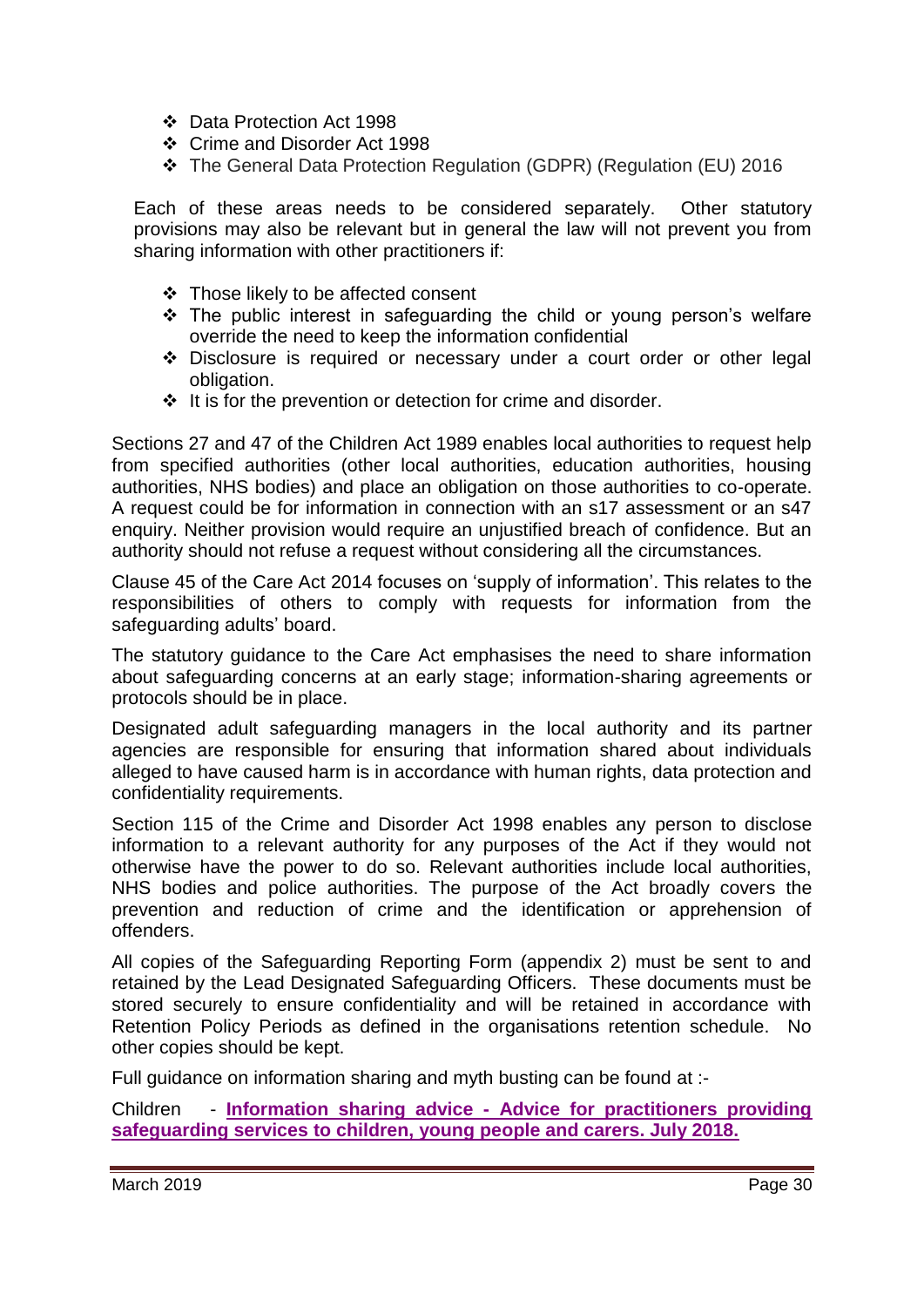## **Adults [Practice guidance on sharing information to safeguard adults](https://www.scie.org.uk/safeguarding/adults/practice/sharing-information)**

### **11. Dealing with the Media**

All enquiries from the media regarding specific Safeguarding issues must be dealt with through one of the Lead Safeguarding Officers and the Team Leader -Communications and Consultation or Group Manager, People. See appendix 1 for the contact list.

### **12.Safe Recruitment, Contracts, Grants and Commissioning.**

All recruitment and selection activity is required to comply with the Council's Recruitment and Selection Code of Practice and the Disclosure and Barring Service **Policies** 

It is the policy of the Council that no person shall work or volunteer to work with children and young people within or on behalf of Dacorum Borough Council who has been convicted or who has received a formal Police caution concerning an offence against children.

There is a list of posts for which Disclosure and Barring checks are required and under no circumstances should an employee commence work until the checks have taken place. Disclosure and Barring (DBS) checks are also compulsory for volunteers where the criteria are met.

The Council also has a duty to protect any young people who undertake work, whether temporary, part time or full time for the Council. Students and schoolchildren under 18 years including those engaged in work experience are covered by the Health and Safety at work regulations.

For all contracted, commissioned, grant funded services, a risk assessment will be taken regarding the availability and the implementation of appropriate safeguarding policies and procedures. Contracts and grants will be awarded when the Council is assured that satisfactory checks have been undertaken where appropriate. This will form part of the contract/tender/application process.

In addition to the initial checks, ongoing monitoring of continued compliance will be made and information relating to the following areas will be required on a regular basis: -

- Numbers of referrals to Hertfordshire County Council call centre/protected referrals
- Numbers of staff who have/have not been trained or had refresher training
- Details of training provided is the training approved by Hertfordshire Safeguarding Children's Board
- Have a safe recruitment policy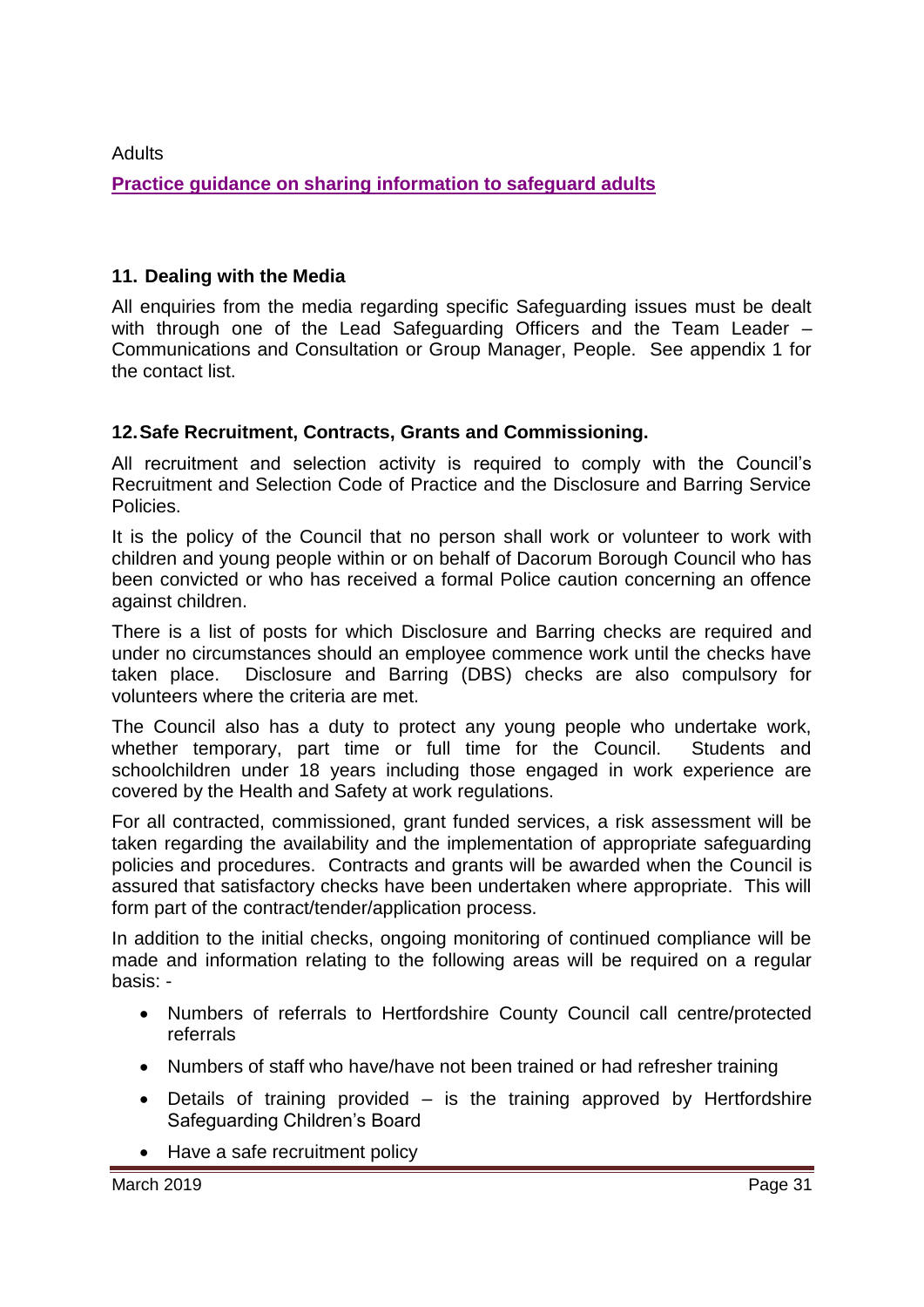### **13.Induction and training**

Before a new employee starts their employment with Dacorum Borough Council they will be asked to read the Safeguarding Policy and Procedures and sign to acknowledge this.

Basic Safeguarding Awareness training will be provided as compulsory training for all employees and members as part of the formal induction process – this training is available as an e learning package on DORIS.

This will also apply to volunteers, grant funded and contracted service providers where this policy is adopted or agreed as agreed as part of the contract/grant/commissioning process.

Safeguarding and the Promotion of Welfare of Children and Young People training will be provided to all staff that have any level of interaction with children and young people within their job role. Safeguarding adults at risk training will be provided to all staff who have a level of interaction with adults at risk.

All front line staff will attend the Workshop Raising Awareness of Prevent training and all relevant services will receive training to raise awareness of indicators of modern day slavery and how to make the appropriate notification.

Employees, volunteers, contracted service providers and members whose work brings them into significant contact with Children, young people or adults at risk will undertake the relevant level of Child Protection and safeguarding training which should be identified by team leaders and lead officers at appraisals. Advice on this can be given by the Designated Lead Officers.

Managers, Team Leaders, Employees and volunteers should be aware of their role and responsibilities under these procedures and be aware of the need to keep the training up to date. If there are any queries of if any advice is required regarding the level or type of training, please consult the Designated Lead Officer for advice

#### **14.Review**

This policy and procedures will be updated annually and fully reviewed every 3 years. The next full review will be March 2022 or in response to changes in good practice or legislation.

Useful resources and other statutory guidance

**[Working Together to Safeguard Children 2018](https://www.gov.uk/government/publications/working-together-to-safeguard-children--2)**

**[Information Commisioners \(ICO\) website](https://ico.org.uk/)**

**[What to do if you're worried a child is being abused-](https://www.gov.uk/government/publications/what-to-do-if-youre-worried-a-child-is-being-abused--2) advice for practitioners**